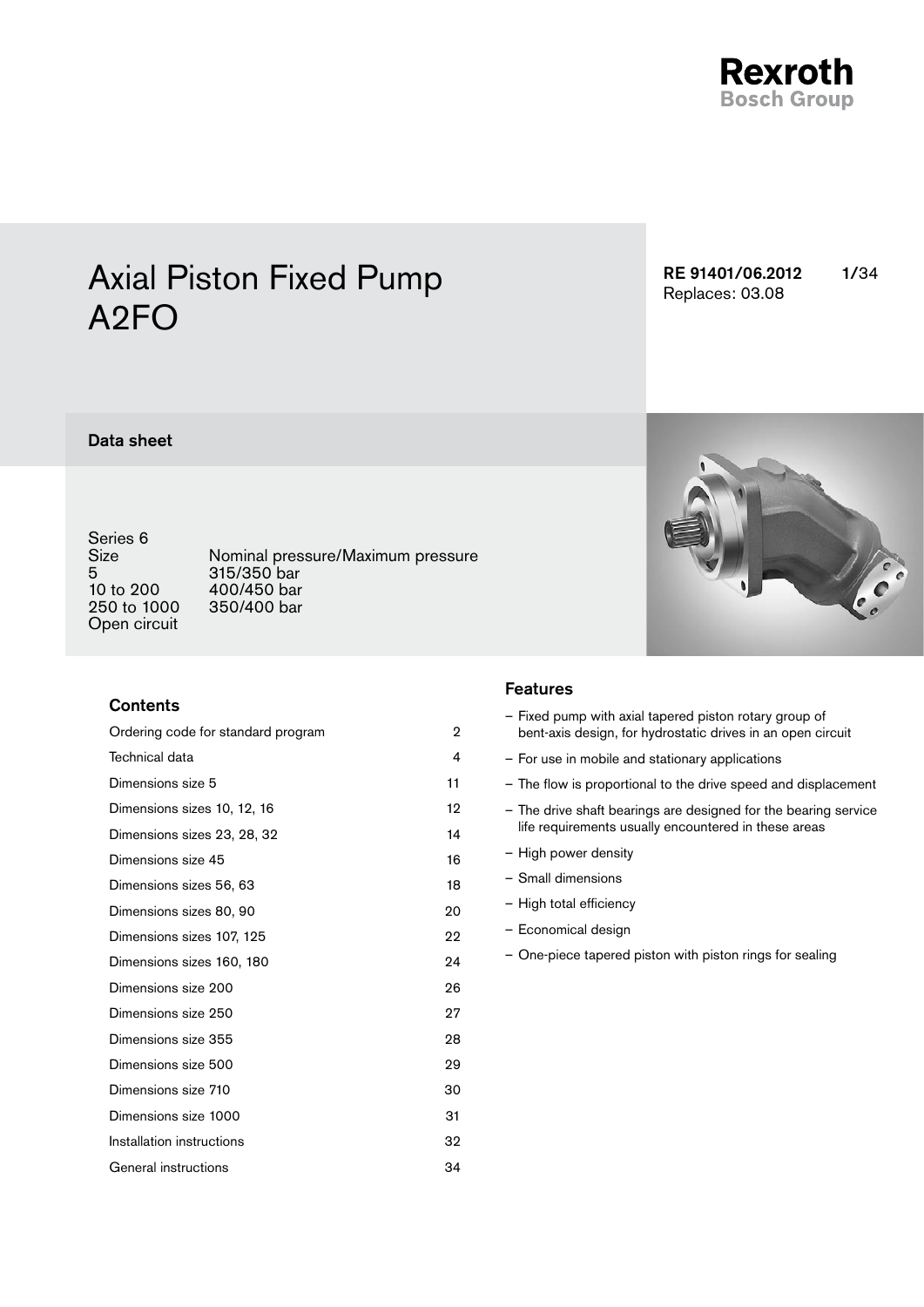## <span id="page-1-0"></span>Ordering code for standard program

|    |                                                              | A2F                                                                                                           |    |                      | O                            |                     |           | 7                            |       | 6  |                 |                          |                          |                          |                          |                 |              | V           |                          |                          |    |                                                                                          |                  |
|----|--------------------------------------------------------------|---------------------------------------------------------------------------------------------------------------|----|----------------------|------------------------------|---------------------|-----------|------------------------------|-------|----|-----------------|--------------------------|--------------------------|--------------------------|--------------------------|-----------------|--------------|-------------|--------------------------|--------------------------|----|------------------------------------------------------------------------------------------|------------------|
| 01 |                                                              | 02                                                                                                            | 03 |                      | 04                           | 05                  |           |                              |       | 06 |                 | 07                       |                          | 08                       |                          |                 |              | 09          | 10                       |                          | 11 | 12                                                                                       | 13               |
|    | <b>Hydraulic fluid</b>                                       |                                                                                                               |    |                      |                              |                     |           |                              |       |    |                 |                          |                          |                          |                          |                 |              |             |                          |                          |    |                                                                                          |                  |
|    |                                                              | Mineral oil and HFD. HFD for sizes 250 to 1000 only in combination with long-life bearings "L" (without code) |    |                      |                              |                     |           |                              |       |    |                 |                          |                          |                          |                          |                 |              |             |                          |                          |    |                                                                                          |                  |
| 01 | Sizes 5 to 200 (without code)<br>HFB, HFC hydraulic fluid    |                                                                                                               |    |                      |                              |                     |           |                              |       |    |                 |                          |                          |                          |                          |                 |              |             |                          |                          |    |                                                                                          |                  |
|    |                                                              |                                                                                                               |    |                      |                              |                     |           |                              |       |    |                 |                          |                          |                          |                          |                 |              |             |                          |                          |    | Sizes 250 to 1000 (only in combination with long-life bearings "L")                      | Е-               |
|    |                                                              | Axial piston unit                                                                                             |    |                      |                              |                     |           |                              |       |    |                 |                          |                          |                          |                          |                 |              |             |                          |                          |    |                                                                                          |                  |
|    |                                                              | 02   Bent-axis design, fixed                                                                                  |    |                      |                              |                     |           |                              |       |    |                 |                          |                          |                          |                          |                 |              |             |                          |                          |    |                                                                                          | A <sub>2</sub> F |
|    | Drive shaft bearing<br>5 to 200<br>250 to 500<br>710 to 1000 |                                                                                                               |    |                      |                              |                     |           |                              |       |    |                 |                          |                          |                          |                          |                 |              |             |                          |                          |    |                                                                                          |                  |
| 03 |                                                              | Standard bearing (without code)                                                                               |    |                      |                              |                     |           |                              |       |    |                 |                          |                          |                          |                          |                 |              |             |                          |                          |    |                                                                                          |                  |
|    |                                                              | Long-life bearing                                                                                             |    |                      |                              |                     |           |                              |       |    |                 |                          |                          |                          |                          |                 |              |             | $\bullet$                |                          |    | $\bullet$                                                                                | L                |
|    |                                                              | <b>Operating mode</b>                                                                                         |    |                      |                              |                     |           |                              |       |    |                 |                          |                          |                          |                          |                 |              |             |                          |                          |    |                                                                                          |                  |
|    |                                                              | 04 Pump, open circuit                                                                                         |    |                      |                              |                     |           |                              |       |    |                 |                          |                          |                          |                          |                 |              |             |                          |                          |    |                                                                                          | O                |
|    |                                                              | Sizes (NG)                                                                                                    |    |                      |                              |                     |           |                              |       |    |                 |                          |                          |                          |                          |                 |              |             |                          |                          |    |                                                                                          |                  |
| 05 |                                                              | Geometric displacement, see table of values on page 7                                                         |    |                      |                              |                     |           |                              |       |    |                 |                          |                          |                          |                          |                 |              |             |                          |                          |    |                                                                                          |                  |
|    |                                                              |                                                                                                               |    | 5<br>10 <sup>1</sup> |                              | $12$   16   23   28 |           |                              |       |    |                 |                          |                          |                          |                          |                 |              |             |                          |                          |    | 32   45   56   63   80   90   107   125   160   180   200   250   355   500   710   1000 |                  |
|    | <b>Series</b>                                                |                                                                                                               |    |                      |                              |                     |           |                              |       |    |                 |                          |                          |                          |                          |                 |              |             |                          |                          |    |                                                                                          |                  |
| 06 |                                                              |                                                                                                               |    |                      |                              |                     |           |                              |       |    |                 |                          |                          |                          |                          |                 |              |             |                          |                          |    |                                                                                          | 6                |
|    | Index                                                        |                                                                                                               |    |                      |                              |                     |           |                              |       |    |                 |                          |                          |                          |                          |                 |              |             |                          |                          |    |                                                                                          |                  |
|    |                                                              |                                                                                                               |    |                      |                              |                     |           |                              |       |    |                 |                          |                          |                          |                          |                 |              | NG10 to 180 |                          |                          |    |                                                                                          | 1                |
| 07 |                                                              |                                                                                                               |    |                      |                              |                     |           |                              |       |    |                 |                          |                          |                          |                          |                 | <b>NG200</b> |             |                          |                          |    |                                                                                          | 3                |
|    |                                                              |                                                                                                               |    |                      |                              |                     |           |                              |       |    |                 |                          |                          |                          |                          |                 |              |             | NG5 and 250 to 1000      |                          |    |                                                                                          | 0                |
|    |                                                              | Directions of rotation                                                                                        |    |                      |                              |                     |           |                              |       |    |                 |                          |                          |                          |                          |                 |              |             |                          |                          |    |                                                                                          |                  |
| 08 |                                                              | Viewed on drive shaft                                                                                         |    |                      |                              |                     |           |                              |       |    |                 |                          |                          |                          |                          |                 |              | clockwise   |                          |                          |    |                                                                                          | R                |
|    |                                                              |                                                                                                               |    |                      |                              |                     |           |                              |       |    |                 |                          |                          |                          |                          |                 |              |             | counter-clockwise        |                          |    |                                                                                          | L                |
|    | <b>Seals</b>                                                 |                                                                                                               |    |                      |                              |                     |           |                              |       |    |                 |                          |                          |                          |                          |                 |              |             |                          |                          |    |                                                                                          |                  |
|    |                                                              | 09   FKM (fluor-caoutchouc)                                                                                   |    |                      |                              |                     |           |                              |       |    |                 |                          |                          |                          |                          |                 |              |             |                          |                          |    |                                                                                          | V                |
|    |                                                              | <b>Drive shafts</b>                                                                                           |    |                      | 5                            | 10                  | 12        | 16                           | 23 28 |    |                 | 32 45                    |                          |                          |                          |                 |              |             |                          |                          |    | 56 63 80 90 107 125 160 180 200 250 to 1000                                              |                  |
|    |                                                              | Splined shaft                                                                                                 |    |                      | -                            |                     | $\bullet$ |                              |       |    | $\bullet$       | $\overline{\phantom{0}}$ | $\bullet$                | $\bullet$                | $\bullet$                |                 |              |             |                          |                          |    |                                                                                          | A                |
|    |                                                              | <b>DIN 5480</b>                                                                                               |    |                      | -                            | $\bullet$           |           | $\qquad \qquad \blacksquare$ |       |    | $\qquad \qquad$ |                          | $\bullet$                | $\qquad \qquad$          | $\bullet$                | $\qquad \qquad$ |              | -           | $\overline{\phantom{0}}$ | -                        |    | $\bullet$                                                                                | z                |
| 10 |                                                              | Parallel keyed shaft<br><b>DIN 6885</b>                                                                       |    |                      | $\bullet$                    | $\bullet$           | $\bullet$ |                              |       |    | $\bullet$       | $\overline{\phantom{0}}$ | $\bullet$                | $\bullet$                | $\bullet$                | $\bullet$       |              |             | $\bullet$                | $\bullet$                |    | $\equiv$                                                                                 | в                |
|    |                                                              |                                                                                                               |    |                      | $\qquad \qquad \blacksquare$ | ●                   |           |                              |       |    |                 |                          | ●                        | $\overline{\phantom{0}}$ |                          |                 |              |             | $\equiv$                 | $\overline{\phantom{0}}$ |    | $\bullet$                                                                                | P                |
|    |                                                              | Conical shaft <sup>1)</sup>                                                                                   |    |                      | $\bullet$                    | $\qquad \qquad$     |           |                              |       |    |                 |                          | $\overline{\phantom{a}}$ | $\overline{\phantom{a}}$ | $\overline{\phantom{0}}$ |                 |              | -           | -                        | -                        |    | $\qquad \qquad \blacksquare$                                                             | $\mathbf c$      |
|    |                                                              | <b>Mounting flanges</b>                                                                                       |    |                      |                              |                     |           |                              |       |    |                 |                          |                          |                          |                          |                 |              |             | 5 to 250                 |                          |    | 355 to 1000                                                                              |                  |
| 11 |                                                              | ISO 3019-2                                                                                                    |    | 4-hole               |                              |                     |           |                              |       |    |                 |                          |                          |                          |                          |                 |              |             | $\bullet$                |                          |    |                                                                                          | B                |
|    |                                                              |                                                                                                               |    | 8-hole               |                              |                     |           |                              |       |    |                 |                          |                          |                          |                          |                 |              |             |                          |                          |    | $\bullet$                                                                                | н                |

 $\bigcirc$  = Available  $O =$  On request  $-$  = Not available  $\qquad \qquad \blacksquare$  = Preferred program

1) Conical shaft with threaded pin and woodruff key (DIN 6888). The torque must be transmitted via the tapered press fit.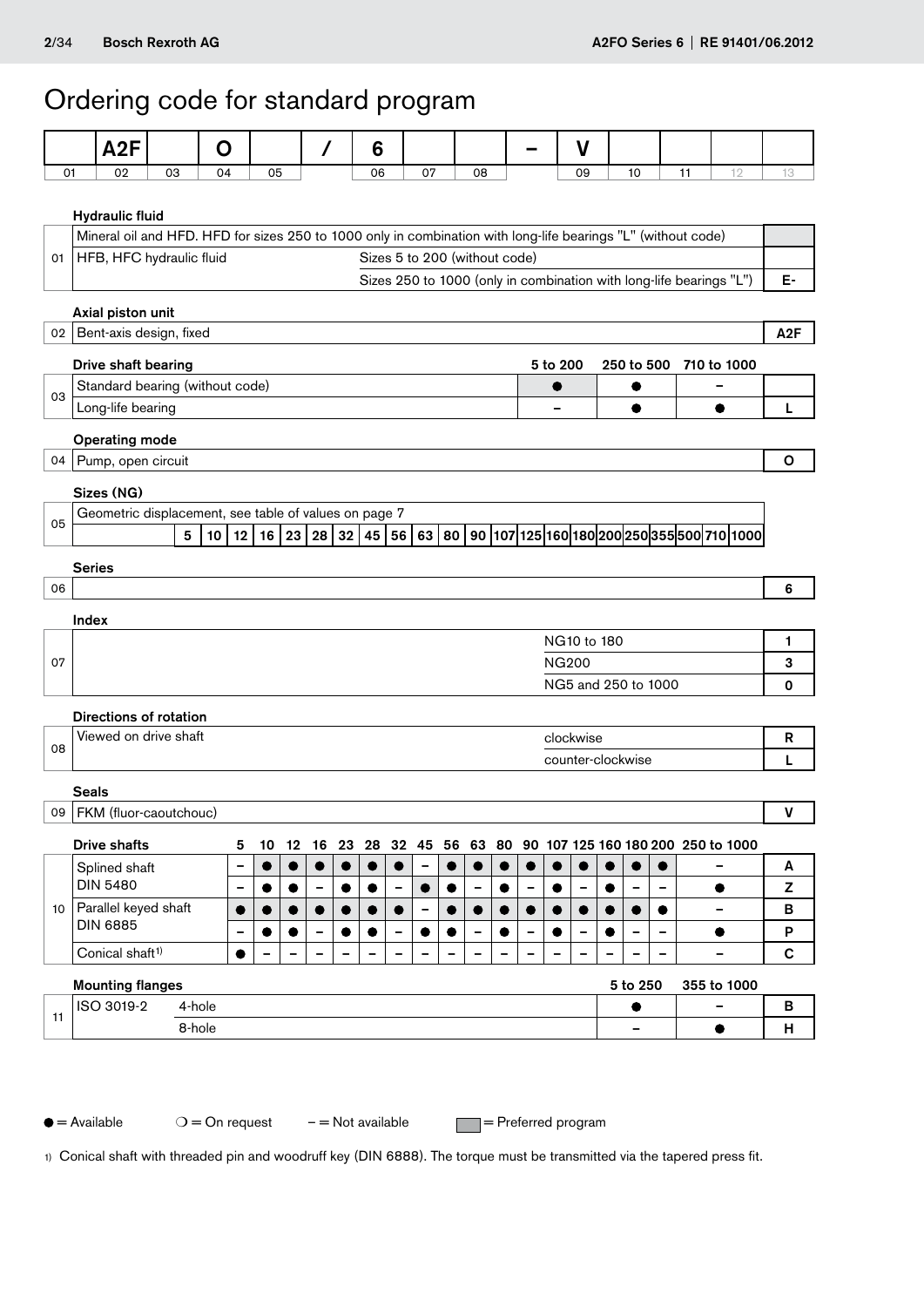## Ordering code for standard program

| A2F |    |  | œ  |  |    |  |                          |
|-----|----|--|----|--|----|--|--------------------------|
|     | nn |  | 06 |  | าด |  | $\overline{\phantom{a}}$ |

|    | Port plates for service lines <sup>2)</sup>                                                |   |  |  | 10 to 16 23 to 250 355 to 1000 |    |  |  |  |  |  |
|----|--------------------------------------------------------------------------------------------|---|--|--|--------------------------------|----|--|--|--|--|--|
|    | SAE flange port A/B at side and                                                            |   |  |  |                                |    |  |  |  |  |  |
|    | SAE flange port S at rear                                                                  |   |  |  |                                | 05 |  |  |  |  |  |
| 12 | Threaded port A/B at side and threaded port S at rear                                      | - |  |  |                                | 06 |  |  |  |  |  |
|    | SAE flange ports A/B and S at rear                                                         |   |  |  |                                | 11 |  |  |  |  |  |
|    | Threaded ports A/B and S at side                                                           |   |  |  |                                | 07 |  |  |  |  |  |
|    | Standard / special version                                                                 |   |  |  |                                |    |  |  |  |  |  |
|    | Standard version (without code)                                                            |   |  |  |                                |    |  |  |  |  |  |
| 13 | Standard version with installation variants, e. g. T ports against standard open or closed |   |  |  |                                |    |  |  |  |  |  |
|    |                                                                                            |   |  |  |                                |    |  |  |  |  |  |

### Special version **Special version**

 $\bullet$  = Available  $O =$  On request  $-$  = Not available  $=$  Preferred program

2) Fastening thread or threaded ports, metric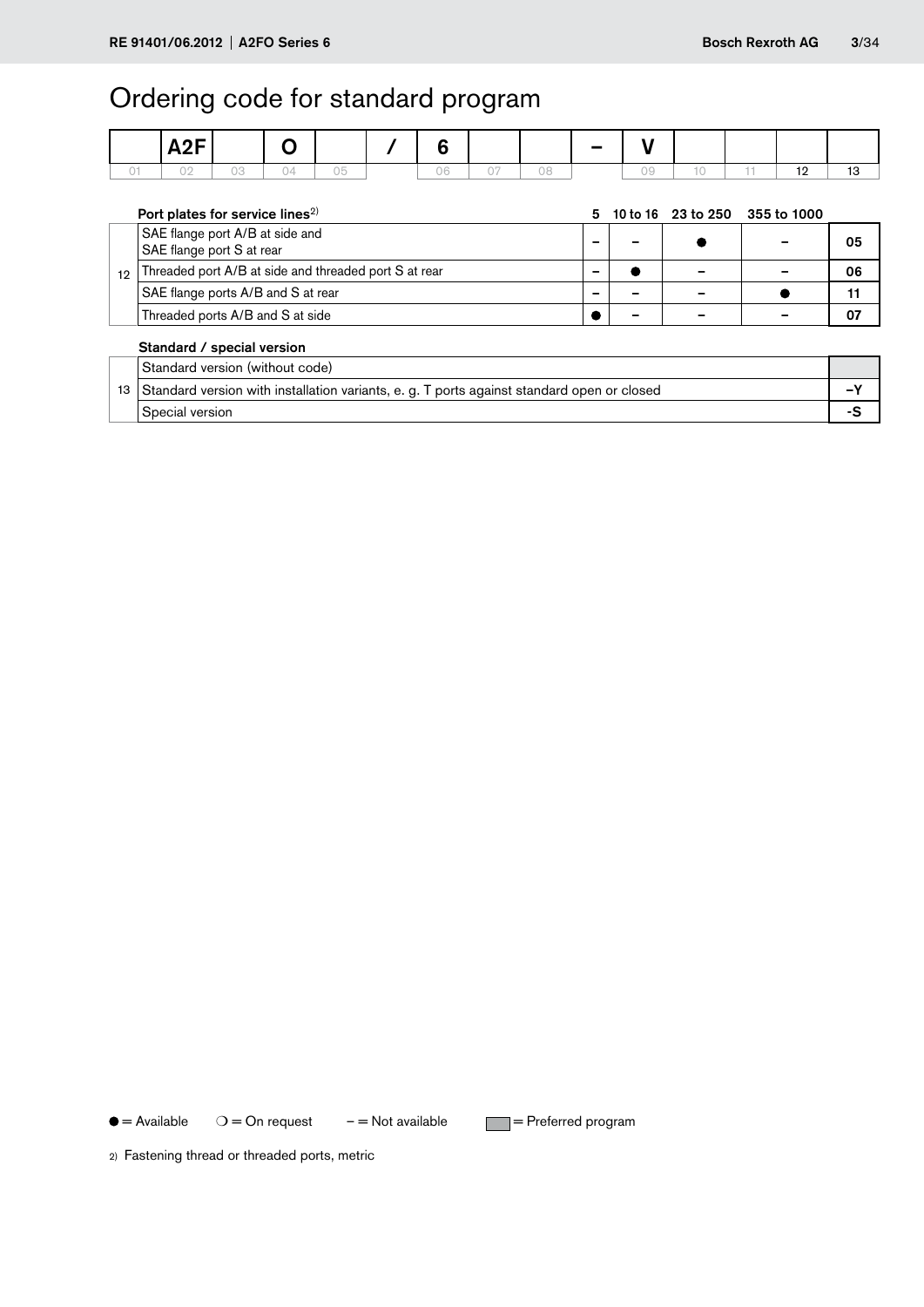### <span id="page-3-0"></span>Hydraulic fluid

Before starting project planning, please refer to our data sheets RE 90220 (mineral oil), RE 90221 (environmentally acceptable hydraulic fluids), RE 90222 (HFD hydraulic fluids) and RE 90223 (HFA, HFB, HFC hydraulic fluids) for detailed information regarding the choice of hydraulic fluid and application conditions.

The fixed pump A2FO is not suitable for operation with HFA hydraulic fluid. If HFB, HFC or HFD or environmentally acceptable hydraulic fluids are used, the limitations regarding technical data or other seals must be observed.

### Selection diagram



### Viscosity and temperature of hydraulic fluid

### Details regarding the choice of hydraulic fluid

The correct choice of hydraulic fluid requires knowledge of the operating temperature in relation to the ambient temperature: in an open circuit, the reservoir temperature.

The hydraulic fluid should be chosen so that the operating viscosity in the operating temperature range is within the optimum range ( $v_{\text{opt}}$  see shaded area of the selection diagram). We recommended that the higher viscosity class be selected in each case.

Example: At an ambient temperature of X °C, an operating temperature of 60 °C is set in the circuit. In the optimum operating viscosity range  $(v_{\text{opt}})$ , shaded area), this corresponds to the viscosity classes VG 46 or VG 68; to be selected: VG 68.

#### Note

The case drain temperature, which is affected by pressure and speed, can be higher than the reservoir temperature. At no point of the component may the temperature be higher than 115 °C. The temperature difference specified below is to be taken into account when determining the viscosity in the bearing.

If the above conditions cannot be maintained due to extreme operating parameters, we recommend flushing the case at port U (sizes 250 to 1000).

|                                                 | Viscosity [mm <sup>2</sup> /s] Temperature |                                                                               | Comment                                                                                                                                         |
|-------------------------------------------------|--------------------------------------------|-------------------------------------------------------------------------------|-------------------------------------------------------------------------------------------------------------------------------------------------|
| Transport and storage<br>at ambient temperature |                                            | $T_{min} \geq -50$ °C<br>$T_{\text{opt}} = +5 \text{ °C}$ to $+20 \text{ °C}$ | factory preservation: up to 12 months with standard,<br>up to 24 months with long-term                                                          |
| $(Cold)$ start-up <sup>1)</sup>                 | $v_{\text{max}} = 1600$                    | $T_{\rm St}$ $\geq$ -40 °C                                                    | $t \leq 3$ min, without load ( $p \leq 50$ bar),<br>$n \leq 1000$ rpm (for sizes 5 to 200),<br>$n \le 0.25$ • $n_{nom}$ (for sizes 250 to 1000) |
| Permissible temperature difference              |                                            | $\Delta T \leq 25K$                                                           | between axial piston unit and hydraulic fluid                                                                                                   |
| Warm-up phase                                   | $v < 1600$ to 400                          | T = -40 $^{\circ}$ C to -25 $^{\circ}$ C                                      | at $p \le 0.7$ • $p_{nom}$ , $n \le 0.5$ • $n_{nom}$ and $t \le 15$ min                                                                         |
| Operating phase                                 |                                            |                                                                               |                                                                                                                                                 |
| Temperature difference                          |                                            | $\Delta T$ = approx. 12 K                                                     | between hydraulic fluid in the bearing and at port T.                                                                                           |
| Maximum temperature                             |                                            | 115 °C                                                                        | in the bearing                                                                                                                                  |
|                                                 |                                            | 103 °C                                                                        | measured at port T                                                                                                                              |
| Continuous operation                            | $v = 400$ to 10<br>$v_{opt} = 36$ to 16    | T = -25 $^{\circ}$ C to +90 $^{\circ}$ C                                      | measured at port T,<br>no restriction within the permissible data                                                                               |
| Short-term operation <sup>2)</sup>              | $v_{\text{min}} \geq 7$                    | $T_{max} = +103 °C$                                                           | measured at port T, $t < 3$ min, $p < 0.3$ • $p_{nom}$                                                                                          |
| FKM shaft seal <sup>1)</sup>                    |                                            | $T \le +115 °C$                                                               | see page 5                                                                                                                                      |
|                                                 |                                            |                                                                               |                                                                                                                                                 |

1) At temperatures below -25 °C, an NBR shaft seal is required (permissible temperature range: -40 °C to +90 °C).

2) Sizes 250 to 1000, please contact us.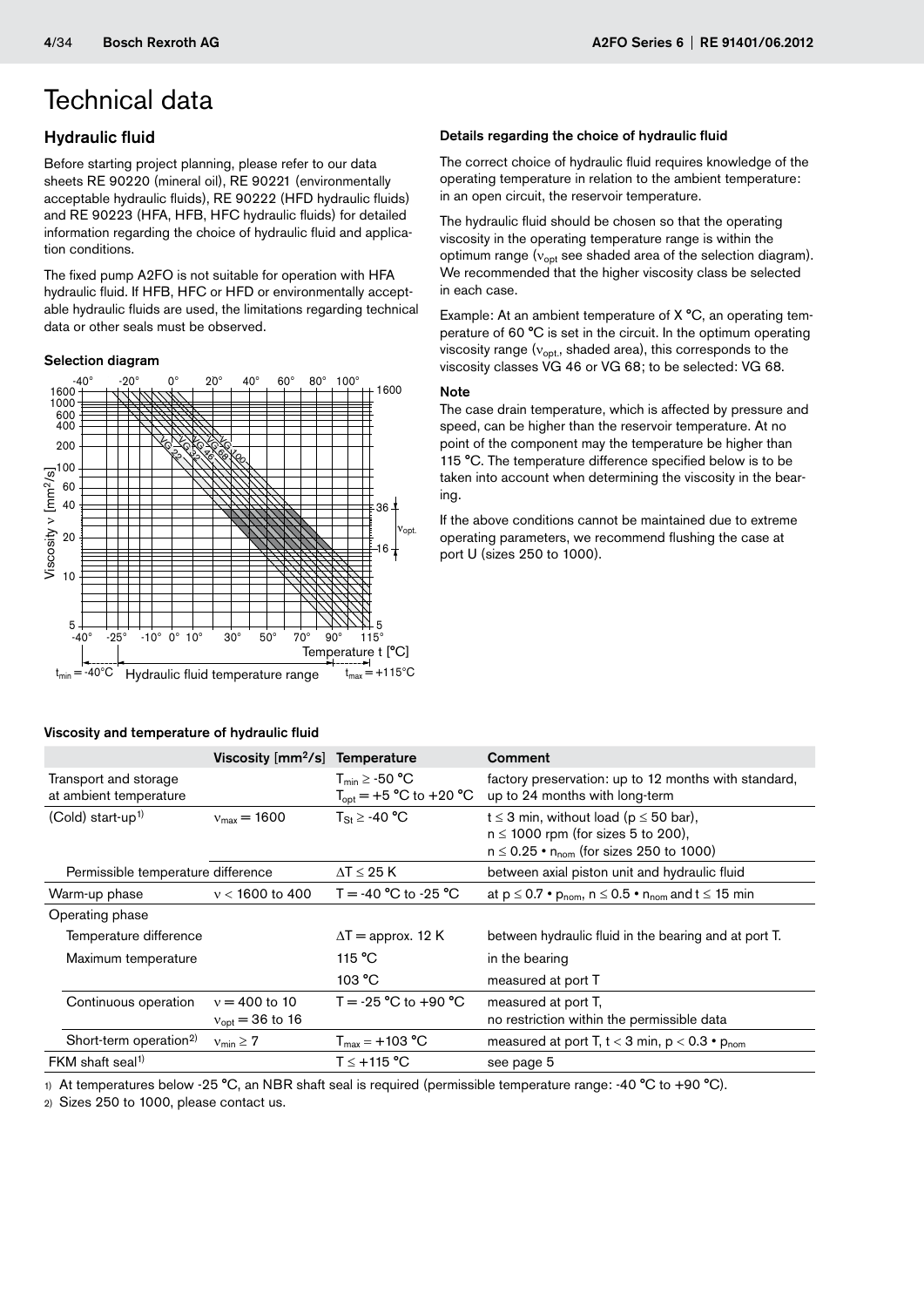### Filtration of the hydraulic fluid

Finer filtration improves the cleanliness level of the hydraulic fluid, which increases the service life of the axial piston unit.

To ensure the functional reliability of the axial piston unit, a gravimetric analysis of the hydraulic fluid is necessary to determine the amount of solid contaminant and to determine the cleanliness level according to ISO 4406. A cleanliness level of at least 20/18/15 is to be maintained.

At very high hydraulic fluid temperatures (90 °C to maximum 115 °C), a cleanliness level of at least 19/17/14 according to ISO 4406 is necessary.

If the above classes cannot be achieved, please contact us.

### Shaft seal

### Permissible pressure loading

The service life of the shaft seal is influenced by the speed of the axial piston unit and the case drain pressure (case pressure). The mean differential pressure of 2 bar between the case and the ambient pressure may not be enduringly exceeded at normal operating temperature. For a higher differential pressure at reduced speed, see diagram. Momentary pressure spikes ( $t < 0.1$  s) of up to 10 bar are permitted. The service life of the shaft seal decreases with an increase in the frequency of pressure spikes.

The case pressure must be equal to or higher than the ambient pressure.

#### Sizes 10 to 200



#### Sizes 250 to 1000



The values are valid for an ambient pressure  $p_{\text{abs}} = 1$  bar.

#### Temperature range

The FKM shaft seal may be used for case drain temperatures from -25 °C to +115 °C.

#### **Note**

For application cases below -25 °C, an NBR shaft seal is required (permissible temperature range: -40 °C to +90 °C). State NBR shaft seal in plain text when ordering. Please contact us.

### Direction of flow

| Direction of rotation, viewed on drive shaft |                   |  |  |  |  |  |
|----------------------------------------------|-------------------|--|--|--|--|--|
| clockwise                                    | counter-clockwise |  |  |  |  |  |
| S to B                                       | S to A            |  |  |  |  |  |

### Long-life bearing

#### Sizes 250 to 1000

For long service life and use with HF hydraulic fluids. Identical external dimensions as motor with standard bearings. Subsequent conversion to long-life bearings is possible. Bearing and case flushing via port U is recommended.

#### Flushing flow (recommended)

| <b>NG</b>                        |    | $250$ 355 500 |    | 710 | 1000 |
|----------------------------------|----|---------------|----|-----|------|
| $q_{v \text{ flush}}$ (L/min) 10 | 16 |               | 16 | 16. | 16   |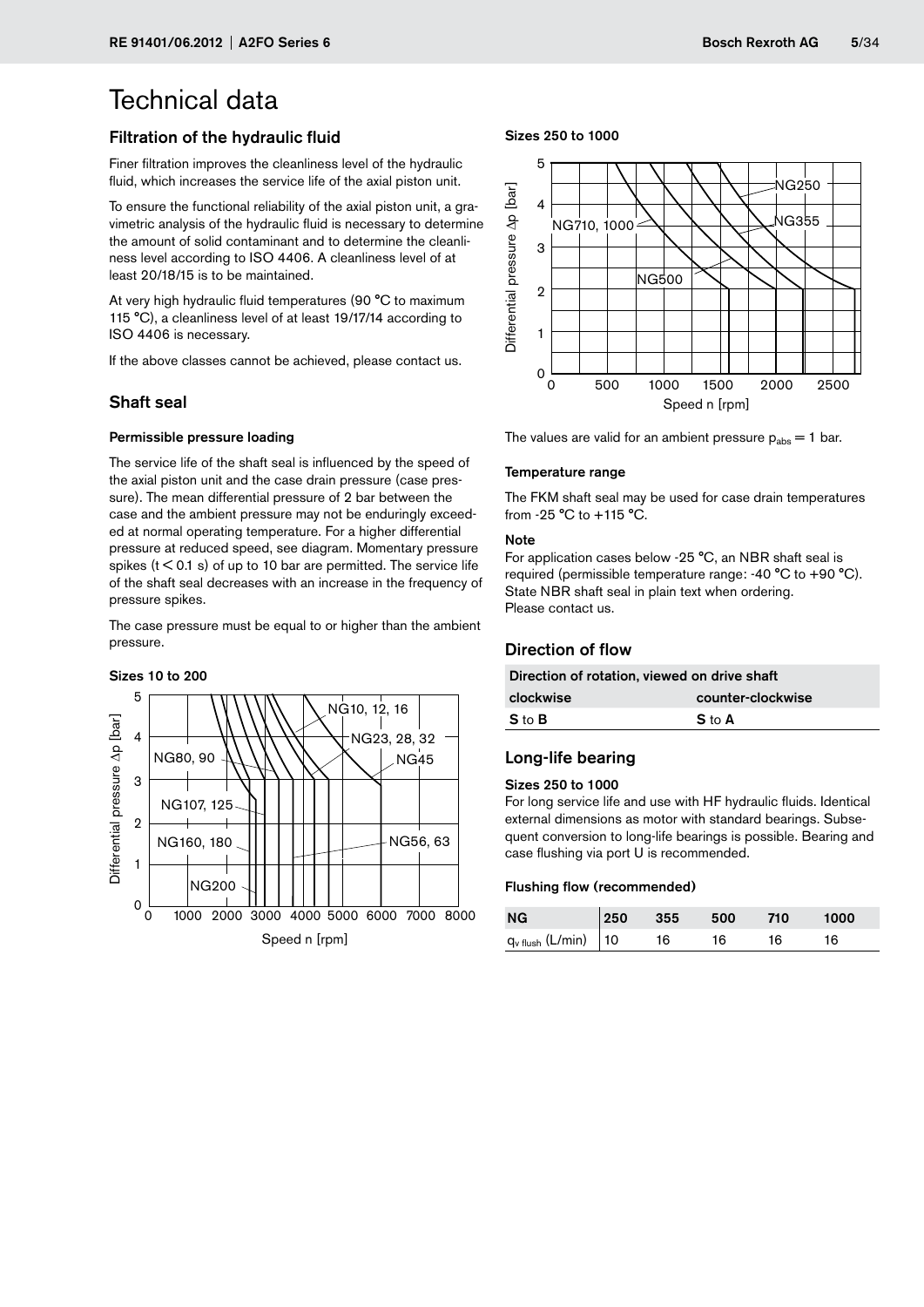### Operating pressure range

(operating with mineral oil)

### Pressure at service line port A or B

#### Size 5

| Nominal pressure $p_{\text{nom}}$                     | 315 bar absolute         |
|-------------------------------------------------------|--------------------------|
| Maximum pressure $p_{max}$<br>Single operating period | 350 bar absolute<br>10 s |
| Total operating period                                | 300 h                    |

Sizes 10 to 200

| Nominal pressure $p_{\text{nom}}$ $\_\_$ | 400 bar absolute |
|------------------------------------------|------------------|
| Maximum pressure $p_{max}$               | 450 bar absolute |
| Single operating period                  | 10 s             |
| Total operating period                   | 300 h            |

#### Sizes 250 to 1000

| Nominal pressure $p_{\text{nom}}$ | 350 bar absolute |
|-----------------------------------|------------------|
| Maximum pressure $p_{max}$        | 400 bar absolute |

| Single operating period | 10 s  |
|-------------------------|-------|
| Total operating period  | 300 h |

Minimum pressure (high-pressure side) 25 bar absolute

Rate of pressure change  $R_{A max}$ Without pressure-relief valve **Without pressure-relief valve 16000 bar/s** 



### **Definition**

### Nominal pressure p<sub>nom</sub>

The nominal pressure corresponds to the maximum design pressure.

### Maximum pressure p<sub>max</sub>

The maximum pressure corresponds to the maximum operating pressure within the single operating period. The sum of the single operating periods must not exceed the total operating period.

### Minimum pressure (high-pressure side)

Minimum pressure at the high-pressure side (A or B) which is required in order to prevent damage to the axial piston unit.

### Minimum pressure (inlet)

Minimum pressure at suction port S (inlet) which is required in order to prevent damage to the axial piston unit. The minimum pressure is dependent on the speed of the axial piston unit (see diagram on page 7).

### Rate of pressure change R<sub>A</sub>

Maximum permissible rate of pressure rise and reduction during a pressure change over the entire pressure range.



Total operating period =  $t_1 + t_2 + ... + t_n$ 

### Pressure at suction port S (inlet)

Minimum pressure p<sub>S min</sub> \_\_\_\_\_\_\_\_\_\_\_\_\_\_\_\_\_\_\_\_ 0.8 bar absolute

Maximum pressure pS max \_\_\_\_\_\_\_\_\_\_\_\_\_\_\_\_\_\_30 bar absolute

### Note

Values for other hydraulic fluids, please contact us.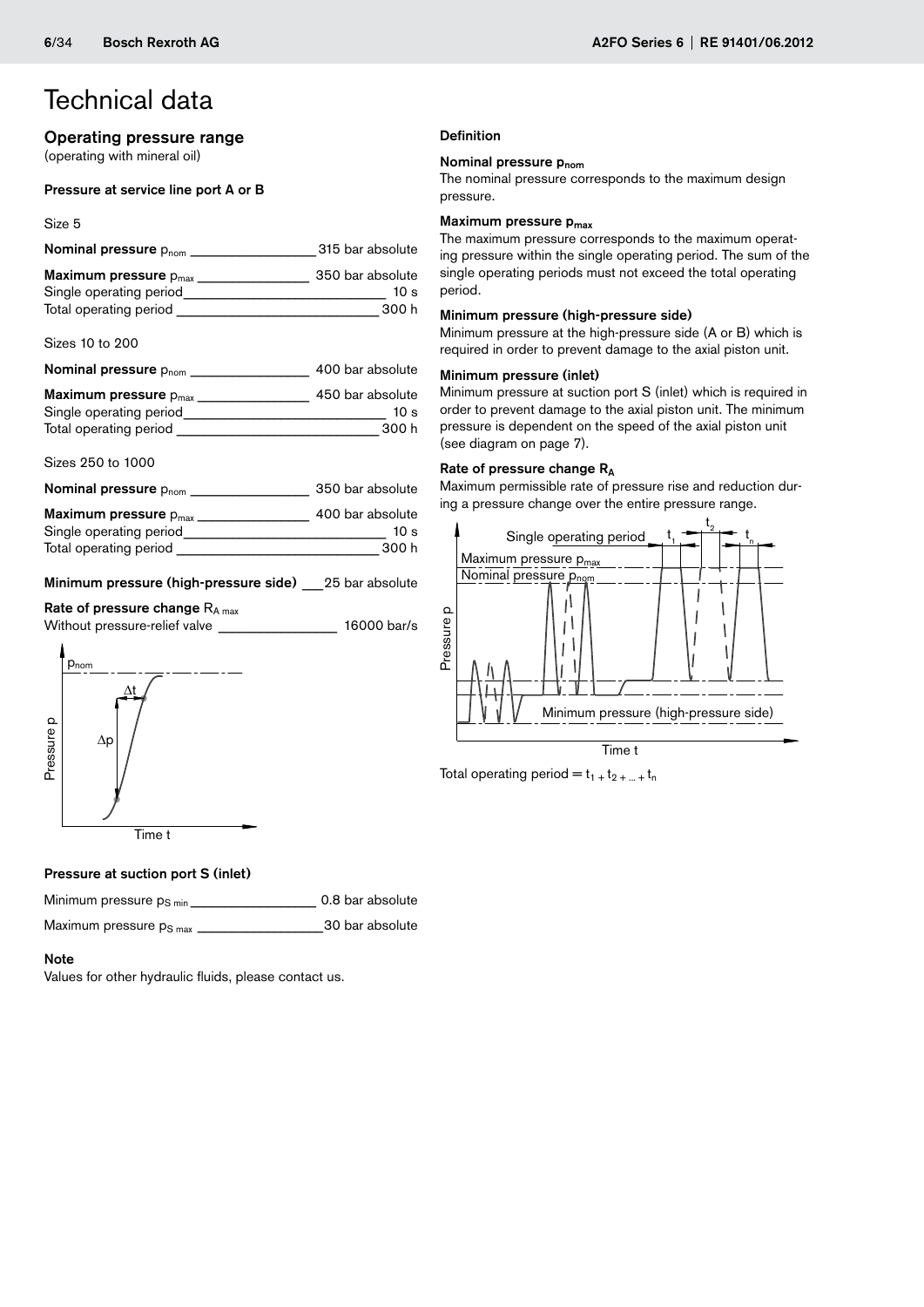Table of values (theoretical values, without efficiency and tolerances; values rounded)

| <b>Size</b>                               |                                             | NG            |                    | 5                                                                             | 10            | 12   | 16                         | 23   | 28    | 32                | 45                       | 56                       | 63                       | 80   |
|-------------------------------------------|---------------------------------------------|---------------|--------------------|-------------------------------------------------------------------------------|---------------|------|----------------------------|------|-------|-------------------|--------------------------|--------------------------|--------------------------|------|
| Displacement geometric,<br>per revolution |                                             | $V_g$         | cm <sup>3</sup>    | 4.93                                                                          | 10.3          | 12   | 16                         | 22.9 | 28.1  | 32                | 45.6                     | 56.1                     | 63                       | 80.4 |
| Speed maximum <sup>1)</sup>               |                                             | $n_{nom}$     | rpm                | 5600                                                                          | 3150          | 3150 | 3150                       | 2500 | 2500  | 2500              | 2240                     | 2000                     | 2000                     | 1800 |
|                                           |                                             | $n_{max}^{2}$ | rpm                | 8000                                                                          | 6000          | 6000 | 6000                       | 4750 | 4750  | 4750              | 4250                     | 3750                     | 3750                     | 3350 |
| Flow at $n_{\text{nom}}$                  |                                             | qv            | L/min              | 27.6                                                                          | 32            | 38   | 50                         | 57   | 70    | 80                | 102                      | 112                      | 126                      | 145  |
| Power at                                  | $\Delta p = 350$ bar                        | Ρ             | kW                 | $14.5^{4}$                                                                    | 19            | 22   | 29                         | 33   | 41    | 47                | 60                       | 65                       | 74                       | 84   |
|                                           | $\Delta p = 400$ bar                        | P             | kW                 | -                                                                             | 22            | 25   | 34                         | 38   | 47    | 53                | 68                       | 75                       | 84                       | 96   |
| Torque <sup>3)</sup>                      |                                             |               |                    |                                                                               |               |      |                            |      |       |                   |                          |                          |                          |      |
| at $V_g$ and                              | $\Delta p = 350$ bar                        | Τ             | Nm                 | $24.7^{4}$                                                                    | 57            | 67   | 89                         | 128  | 157   | 178               | 254                      | 313                      | 351                      | 448  |
|                                           | $\Delta p = 400$ bar                        | Τ             | Nm                 | -                                                                             | 66            | 76   | 102                        | 146  | 179   | 204               | 290                      | 357                      | 401                      | 512  |
| Rotary stiffness                          |                                             | C             | kNm/rad            | 0.63                                                                          | 0.92          | 1.25 | 1.59                       | 2.56 | 2.93  | 3.12              | 4.18                     | 5.94                     | 6.25                     | 8.73 |
|                                           | Moment of inertia for rotary group          | $J_{GR}$      | kgm <sup>2</sup>   | 0.00006 0.0004 0.0004 0.0004 0.0012 0.0012 0.0012 0.0024 0.0042 0.0042 0.0072 |               |      |                            |      |       |                   |                          |                          |                          |      |
|                                           | Maximum angular acceleration                | $\alpha$      | rad/s <sup>2</sup> | 5000                                                                          | 5000          | 5000 | 5000                       | 6500 | 6500  | 6500              | 14600                    | 7500                     | 7500                     | 6000 |
| Case volume                               |                                             | V             | L                  |                                                                               | 0.17          | 0.17 | 0.17                       | 0.20 | 0.20  | 0.20              | 0.33                     | 0.45                     | 0.45                     | 0.55 |
| Mass (approx.)                            |                                             | m             | kg                 | 2.5                                                                           | 6             | 6    | 6                          | 9.5  | 9.5   | 9.5               | 13.5                     | 18                       | 18                       | 23   |
|                                           |                                             |               |                    |                                                                               |               |      |                            |      |       |                   |                          |                          |                          |      |
|                                           |                                             |               |                    |                                                                               |               |      |                            |      |       |                   |                          |                          |                          |      |
| Size                                      |                                             | <b>NG</b>     |                    | 90                                                                            | 107           | 125  | 160                        | 180  | 200   | 250               | 355                      | 500                      | 710                      | 1000 |
| Displacement geometric,<br>per revolution |                                             | $V_g$         | cm <sup>3</sup>    | 90                                                                            | 106.7         | 125  | 160.4                      | 180  | 200   | 250               | 355                      | 500                      | 710                      | 1000 |
| Speed maximum <sup>1)</sup>               |                                             | $n_{nom}$     | rpm                | 1800                                                                          | 1600          | 1600 | 1450                       | 1450 | 1550  | 1500              | 1320                     | 1200                     | 1200                     | 950  |
|                                           |                                             | $n_{max}^{2}$ | rpm                | 3350                                                                          | 3000          | 3000 | 2650                       | 2650 | 2750  | 1800              | 1600                     | 1500                     | 1500                     | 1200 |
| Flow at $n_{nom}$                         |                                             | $q_V$         | L/min              | 162                                                                           | 171           | 200  | 233                        | 261  | 310   | 375               | 469                      | 600                      | 852                      | 950  |
| Power at                                  | $\Delta p = 350$ bar                        | P             | kW                 | 95                                                                            | 100           | 117  | 136                        | 152  | 181   | 219               | 273                      | 350                      | 497                      | 554  |
|                                           | $\Delta p = 400$ bar                        | P             | kW                 | 108                                                                           | 114           | 133  | 155                        | 174  | 207   |                   | -                        |                          |                          |      |
| Torque <sup>3)</sup>                      |                                             |               |                    |                                                                               |               |      |                            |      |       |                   |                          |                          |                          |      |
| at $V_g$ and                              | $\Delta p = 350$ bar                        | Т             | Nm                 | 501                                                                           | 594           | 696  | 893                        | 1003 | 1114  | 1393              | 1978                     | 2785                     | 3955                     | 5570 |
|                                           | $\Delta p = 400$ bar                        | T             | Nm                 | 573                                                                           | 679           | 796  | 1021                       | 1146 | 1273  | $\qquad \qquad -$ | $\overline{\phantom{0}}$ | $\overline{\phantom{0}}$ | $\overline{\phantom{0}}$ | —    |
| Rotary stiffness                          |                                             | $\mathbf{C}$  | kNm/rad            | 9.14                                                                          | 11.2          | 11.9 | 17.4                       | 18.2 | 57.3  | 73.1              | 96.1                     | 144                      | 270                      | 324  |
|                                           | Moment of inertia for rotary group $J_{GR}$ |               | kgm <sup>2</sup>   | 0.0072                                                                        | 0.0116 0.0116 |      | 0.0220 0.0220 0.0353 0.061 |      |       |                   | 0.102                    | 0,178                    | 0.55                     | 0.55 |
|                                           | Maximum angular acceleration                | $\alpha$      | rad/s <sup>2</sup> | 6000                                                                          | 4500          | 4500 | 3500                       | 3500 | 11000 | 10000 8300        |                          | 5500                     | 4300                     | 4500 |
| Case volume                               |                                             | ۷             | L                  | 0.55                                                                          | 0.8           | 0.8  | 1.1                        | 1.1  | 2.7   | 2.5               | 3.5                      | 4.2                      | 8                        | 8    |

1) The values are valid:

- at an absolute pressure  $p_{\text{abs}} = 1$  bar at suction port S
- for the optimum viscosity range from
- $v_{opt}$  = 16 to 36 mm<sup>2</sup>/s
- with hydraulic fluid based on mineral oils
- 2) Maximum speed (limiting speed) with increased inlet pressure pabs at suction port S, see adjacent diagram.
- 3) Torque without radial force, with radial force see page 8
- 4) Torque at  $\Delta p = 315$  bar

### Note

Operation above the maximum values or below the minimum values may result in a loss of function, a reduced service life or in the destruction of the axial piston unit. Other permissible limit values, with respect to speed variation, reduced angular acceleration as a function of the frequency and the permissible start up angular acceleration (lower than the maximum angular acceleration) can be found in data sheet RE 90261.

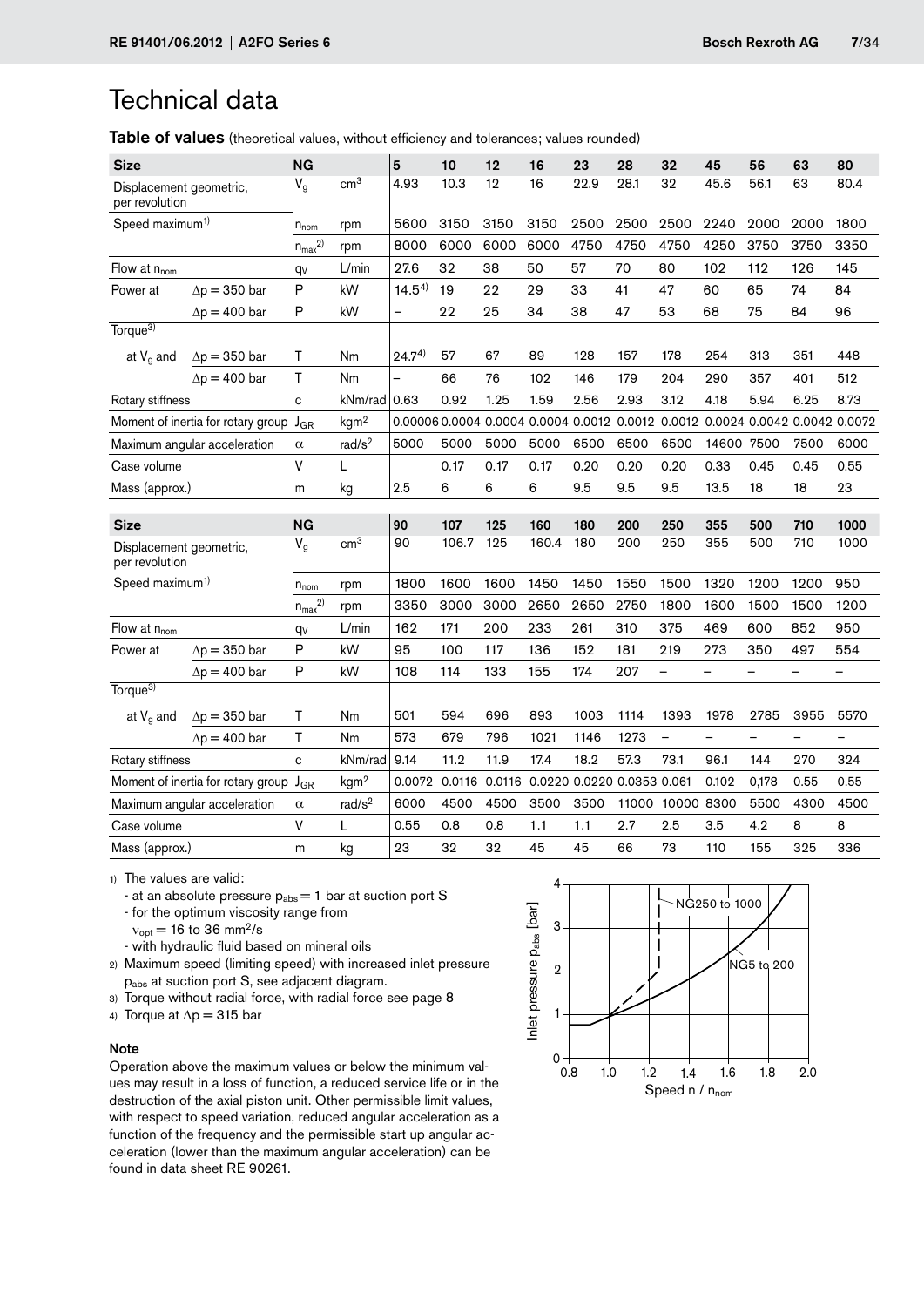### Permissible radial and axial forces of the drive shafts

(splined shaft and parallel keyed shaft)

| <b>Size</b>                                                                      |                           | NG                                          |              | 5            | $5^{3}$         | 10              | 10              | 12                  | 12              | 16   | 23                  | 23   |
|----------------------------------------------------------------------------------|---------------------------|---------------------------------------------|--------------|--------------|-----------------|-----------------|-----------------|---------------------|-----------------|------|---------------------|------|
| Drive shaft                                                                      |                           | ø                                           | mm           | 12           | 12              | 20              | 25              | 20                  | 25              | 25   | 25                  | 30   |
| Maximum radial force <sup>1)</sup><br>at distance a                              | $F_q$                     | $F_{\mathsf{q}\, \mathsf{max}}$             | kN           | 1.6          | 1.6             | 3.0             | 3.2             | 3.0                 | 3.2             | 3.2  | 5.7                 | 5.4  |
| (from shaft collar)                                                              |                           | a                                           | mm           | 12           | 12              | 16              | 16              | 16                  | 16              | 16   | 16                  | 16   |
| with permissible torque                                                          |                           | $T_{max}$                                   | Nm           | 24.7         | 24.7            | 66              | 66              | 76                  | 76              | 102  | 146                 | 146  |
| $\triangle$ permissible pressure $\Delta p$                                      |                           | $\Delta p$ perm                             | bar          | 315          | 315             | 400             | 400             | 400                 | 400             | 400  | 400                 | 400  |
| Maximum axial force <sup>2)</sup>                                                |                           | $+F_{ax\ max}$                              | N            | 180          | 180             | 320             | 320             | 320                 | 320             | 320  | 500                 | 500  |
|                                                                                  |                           | $-F_{ax max}$                               | $\mathsf{N}$ | 0            | 0               | 0               | 0               | 0                   | $\mathsf{o}$    | 0    | $\mathbf 0$         | 0    |
| Permissible axial force per bar operating pressure                               |                           | $\pm F_{ax\,perm/bar}$ N/bar                |              | 1.5          | 1.5             | 3.0             | 3.0             | 3.0                 | 3.0             | 3.0  | 5.2                 | 5.2  |
| <b>Size</b>                                                                      |                           | <b>NG</b>                                   |              | 28           | 28              | 32              | 45              | 56                  | $56^{4)}$       | 56   | 63                  | 80   |
| Drive shaft                                                                      |                           | ø                                           | mm           | 25           | 30              | 30              | 30              | 30                  | 30              | 35   | 35                  | 35   |
| Maximum radial force <sup>1)</sup><br>at distance a                              | $F_q$                     | $F_{q \text{ max}}$                         | kN           | 5.7          | 5.4             | 5.4             | 7.6             | 9.5                 | 7.8             | 9.1  | 9.1                 | 11.6 |
| (from shaft collar)                                                              |                           | a                                           | mm           | 16           | 16              | 16              | 18              | 18                  | 18              | 18   | 18                  | 20   |
| with permissible torque                                                          |                           | $T_{\text{max}}$                            | Nm           | 179          | 179             | 204             | 290             | 357                 | 294             | 357  | 401                 | 512  |
| $\triangle$ permissible pressure $\Delta p$                                      |                           | $\Delta p$ perm                             | bar          | 400          | 400             | 400             | 400             | 400                 | 330             | 400  | 400                 | 400  |
| Maximum axial force <sup>2)</sup>                                                |                           | $+F_{ax \max}$                              | N            | 500          | 500             | 500             | 630             | 800                 | 800             | 800  | 800                 | 1000 |
|                                                                                  | $F_{ax} \pm \pm \epsilon$ | $-F_{ax max}$                               | N            | 0            | 0               | 0               | 0               | $\mathsf{O}\xspace$ | 0               | 0    | $\mathsf{O}\xspace$ | 0    |
| Permissible axial force per bar operating pressure                               |                           | $\pm F_{\rm ax\ perm/bar}$                  | N/bar        | 5.2          | 5.2             | 5.2             | 7.0             | 8.7                 | 8.7             | 8.7  | 8.7                 | 10.6 |
|                                                                                  |                           |                                             |              |              |                 |                 |                 |                     |                 |      |                     |      |
| <b>Size</b>                                                                      |                           | NG                                          |              | $80^{4}$     | 80              | 90              | 107             | 107                 | 125             | 160  | 160                 | 180  |
| Drive shaft                                                                      |                           | ø                                           | mm           | 35           | 40              | 40              | 40              | 45                  | 45              | 45   | 50                  | 50   |
| Maximum radial force <sup>1)</sup>                                               | $F_q$                     | $\mathsf{F}_{\mathsf{q} \, \mathsf{max}}$   | kN           | 11.1         | 11.4            | 11.4            | 13.6            | 14.1                | 14.1            | 18.1 | 18.3                | 18.3 |
| at distance a<br>(from shaft collar)                                             |                           | a                                           | mm           | 20           | 20              | 20              | 20              | 20                  | 20              | 25   | 25                  | 25   |
| with permissible torque                                                          |                           |                                             | Nm           | 488          | 512             | 573             | 679             | 679                 | 796             | 1021 | 1021                | 1146 |
| $\triangle$ permissible pressure $\Delta p$                                      |                           | $\tilde{T}_{\text{max}}$<br>$\Delta p$ perm | bar          | 380          | 400             | 400             | 400             | 400                 | 400             | 400  | 400                 | 400  |
| Maximum axial force <sup>2)</sup>                                                |                           | $+F_{ax\,max}$                              | N            | 1000         | 1000            | 1000            | 1250            | 1250                | 1250            | 1600 | 1600                | 1600 |
|                                                                                  |                           | $-F_{ax \, max}$                            | $\mathsf{N}$ | 0            | 0               | 0               | 0               | 0                   | 0               | 0    | $\pmb{0}$           | 0    |
| Permissible axial force per bar operating pressure $\pm F_{ax\, perm/bar}$ N/bar |                           |                                             |              | 10.6         | 10.6            | 10.6            | 12.9            | 12.9                | 12.9            | 16.7 | 16.7                | 16.7 |
| <b>Size</b>                                                                      |                           | <b>NG</b>                                   |              | 200          | 250             | 355             | 500             | 710                 | 1000            |      |                     |      |
| Drive shaft                                                                      |                           | ø                                           | mm           | 50           | 50              | 60              | 70              | 90                  | 90              |      |                     |      |
| Maximum radial force <sup>1)</sup>                                               | $F_q$                     | $F_{q \text{ max}}$                         | kN           | 20.3         | $1.2^{6}$       | $1.5^{6}$       | 1.96            | $3.0^{6}$           | $2.6^{6}$       |      |                     |      |
| at distance a<br>(from shaft collar)                                             |                           | a                                           | mm           | 25           | 41              | 52.5            | 52.5            | 67.5                | 67.5            |      |                     |      |
| with permissible torque                                                          |                           | $T_{\text{max}}$                            | Nm           | 1273         | 5)              | 5)              | 5)              | 5)                  | 5)              |      |                     |      |
| $\triangle$ permissible pressure $\Delta p$                                      |                           | $\Delta p$ perm                             | bar          | 400          | $\overline{5)}$ | $\overline{5)}$ | $\overline{5)}$ | $\overline{5)}$     | $\overline{5)}$ |      |                     |      |
| Maximum axial force <sup>2)</sup>                                                |                           | $+F_{ax\,max}$                              | N            | 1600         | 2000            | 2500            | 3000            | 4400                | 4400            |      |                     |      |
|                                                                                  |                           | $-\mathsf{F}_{\mathsf{ax} \; \mathsf{max}}$ | N            | $\mathsf{O}$ | $\mathsf{o}$    | 0               | $\mathbf 0$     | $\mathbf 0$         | $\mathsf{o}$    |      |                     |      |

1) With intermittent operation

2) Maximum permissible axial force during standstill or when the axial piston unit is operating in non-pressurized condition.

3) Conical shaft with threaded pin and woodruff key (DIN 6888)

4) Restricted technical data only for splined shaft

5) Please contact us.

### Note

Influence of the direction of the permissible axial force:

6) When at a standstill or when axial piston unit operating in nonpressurized conditions. Higher forces are permissible when under

 $+F_{ax \, max}$  = Increase in service life of bearings

pressure, please contact us.

 $-F_{ax \, max}$  = Reduction in service life of bearings (avoid)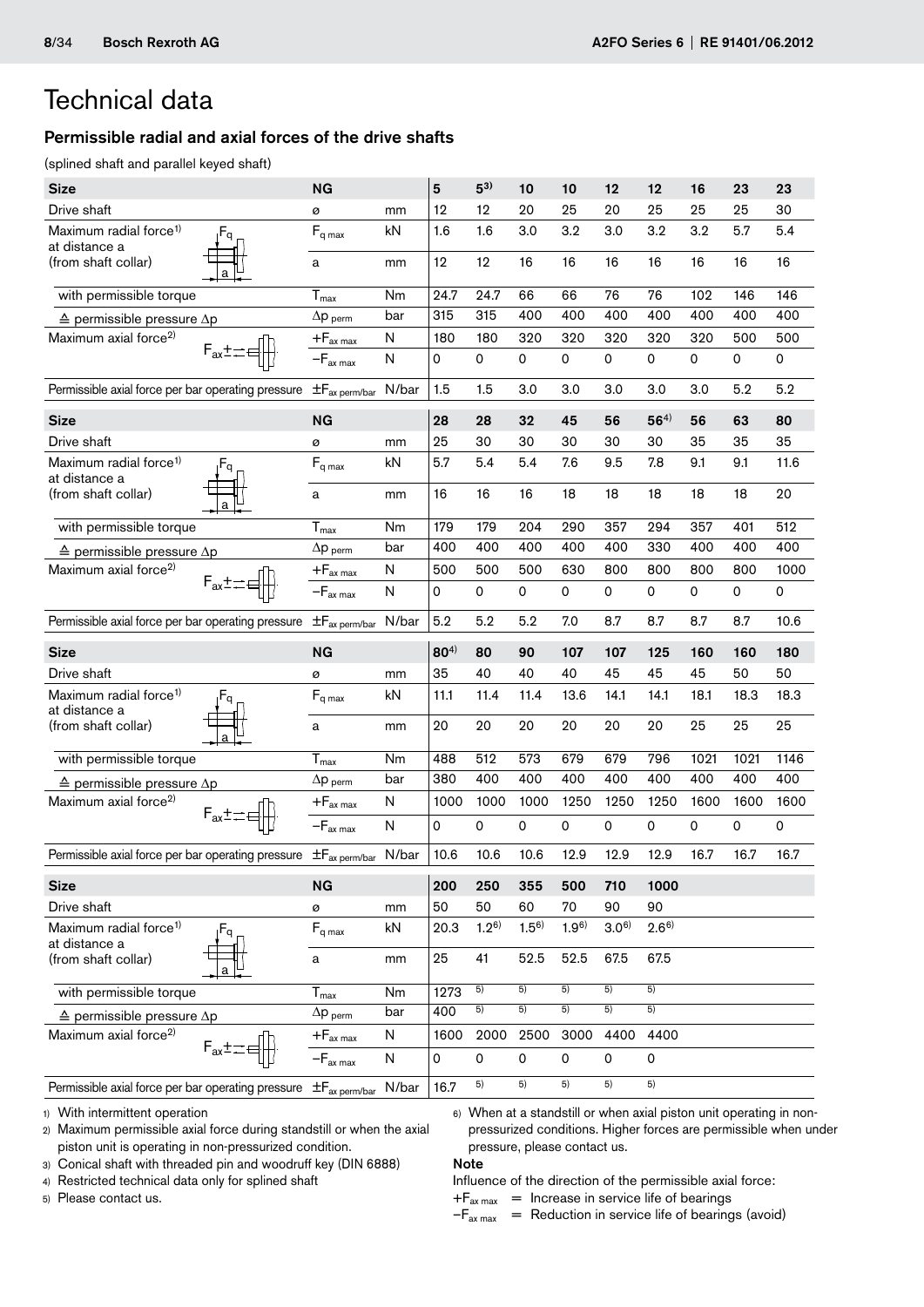### Effect of radial force  $F_q$  on the service life of bearings

By selecting a suitable direction of radial force  $F_q$ , the load on the bearings, caused by the internal rotary group forces can be reduced, thus optimizing the service life of the bearings. Recommended position of mating gear is dependent on direction of rotation. Examples:

|             | Toothed gear drive     | V-belt output          |
|-------------|------------------------|------------------------|
| <b>NG</b>   | $\varphi_{\text{opt}}$ | $\varphi_{\text{opt}}$ |
| 5 to 180    | $+70^{\circ}$          | $+45^{\circ}$          |
| 200 to 1000 | $+45^{\circ}$          | $+70^{\circ}$          |



### Determining the operating characteristics

Flow 
$$
q_v = \frac{V_g \cdot n \cdot \eta_v}{1000}
$$
 [L/min]

**Torque** 

 $T = \frac{V_g \cdot \Delta p}{20 \cdot \pi \cdot \eta_{mh}}$  [Nm]

Power 
$$
P = \frac{2 \pi \cdot T \cdot n}{60000} = \frac{q_v \cdot \Delta p}{600 \cdot \eta_t}
$$
 [kW]

- $V<sub>g</sub>$  = Displacement per revolution in cm<sup>3</sup>
- $\Delta p =$  Differential pressure in bar
- $n =$ Speed in rpm
- $\eta_v$  = Volumetric efficiency
- $\eta_{mh}$  = Mechanical-hydraulic efficiency
- $\eta_t$  = Total efficiency ( $\eta_t = \eta_v \cdot \eta_{mh}$ )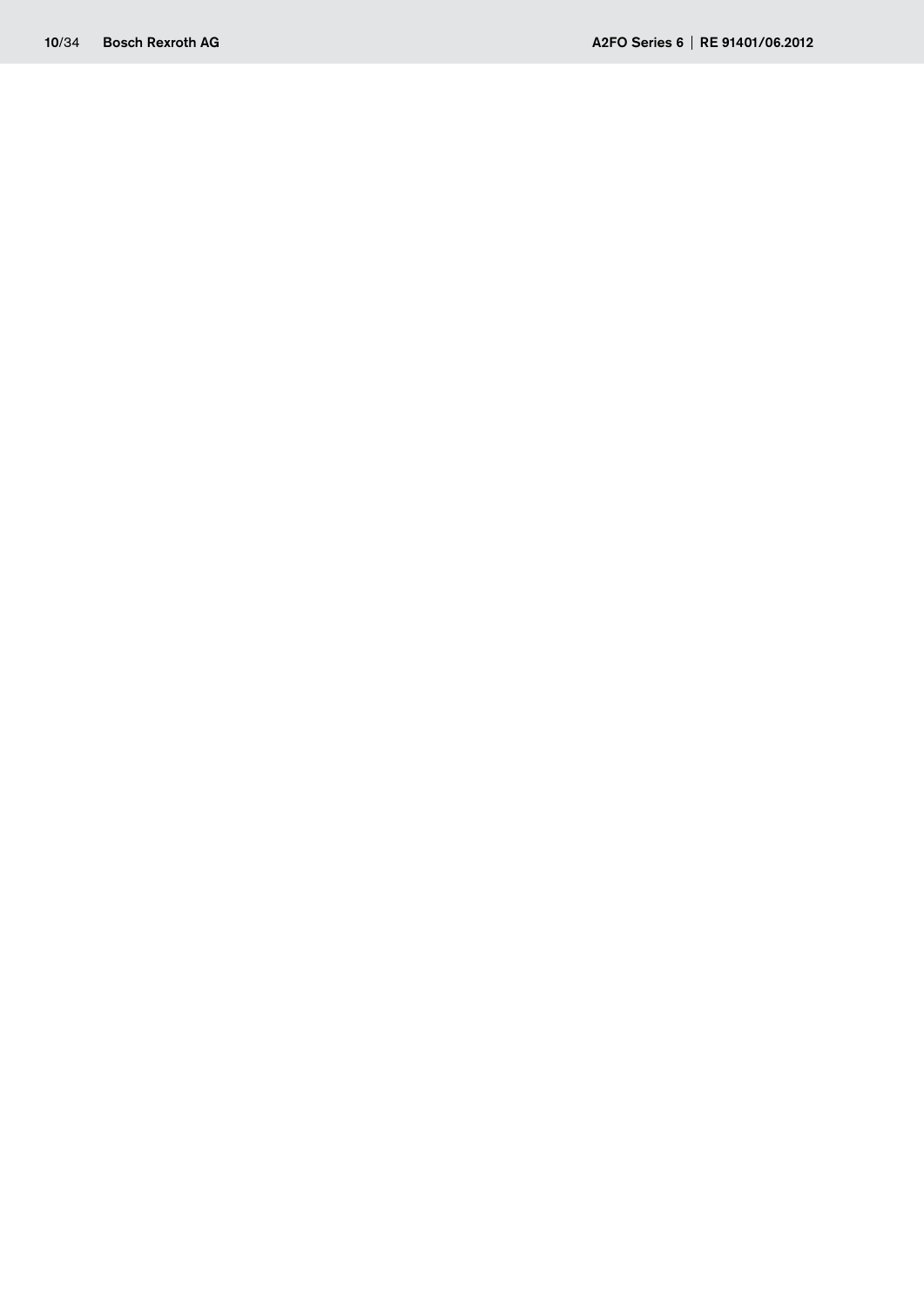Before finalizing your design, request a binding installation drawing. Dimensions in mm.

### <span id="page-10-0"></span>Port plate 07 - Threaded ports A/B and S at side

Illustration: cw direction of rotation (on version "ccw direction of rotation" the port plate is rotated through 180°)



### Drive shafts



### Ports

| Designation   Port for |              | Standard <sup>6)</sup> | Size <sup>3</sup>              | Maximum pressure $[bar]^{5}$ State <sup>7)</sup> |  |
|------------------------|--------------|------------------------|--------------------------------|--------------------------------------------------|--|
| B(A)                   | Service line | DIN 3852               | M <sub>18</sub> x 1.5; 12 deep | 350                                              |  |
| -S                     | Suction line | <b>DIN 3852</b>        | M22 x 1.5; 14 deep             | 30                                               |  |
|                        | Drain line   | DIN 3852               | $M10 \times 1$ ; 8 deep        |                                                  |  |
| T <sub>2</sub>         | Drain line   | <b>DIN 3852</b>        | $M10 \times 1$ ; 8 deep        |                                                  |  |

1) To shaft collar

- 2) Center bore according to DIN 332 (thread according to DIN 13)
- 3) Observe the general instructions on page 34 for the maximum tightening torques.
- 4) Thread according to DIN 3852, maximum tightening torque: 30 Nm
- 5) Momentary pressure spikes may occur depending on the application. Keep this in mind when selecting measuring devices and fittings.
- 6) The spot face can be deeper than specified in the appropriate standard.
- $7)$  O = Must be connected (plugged on delivery)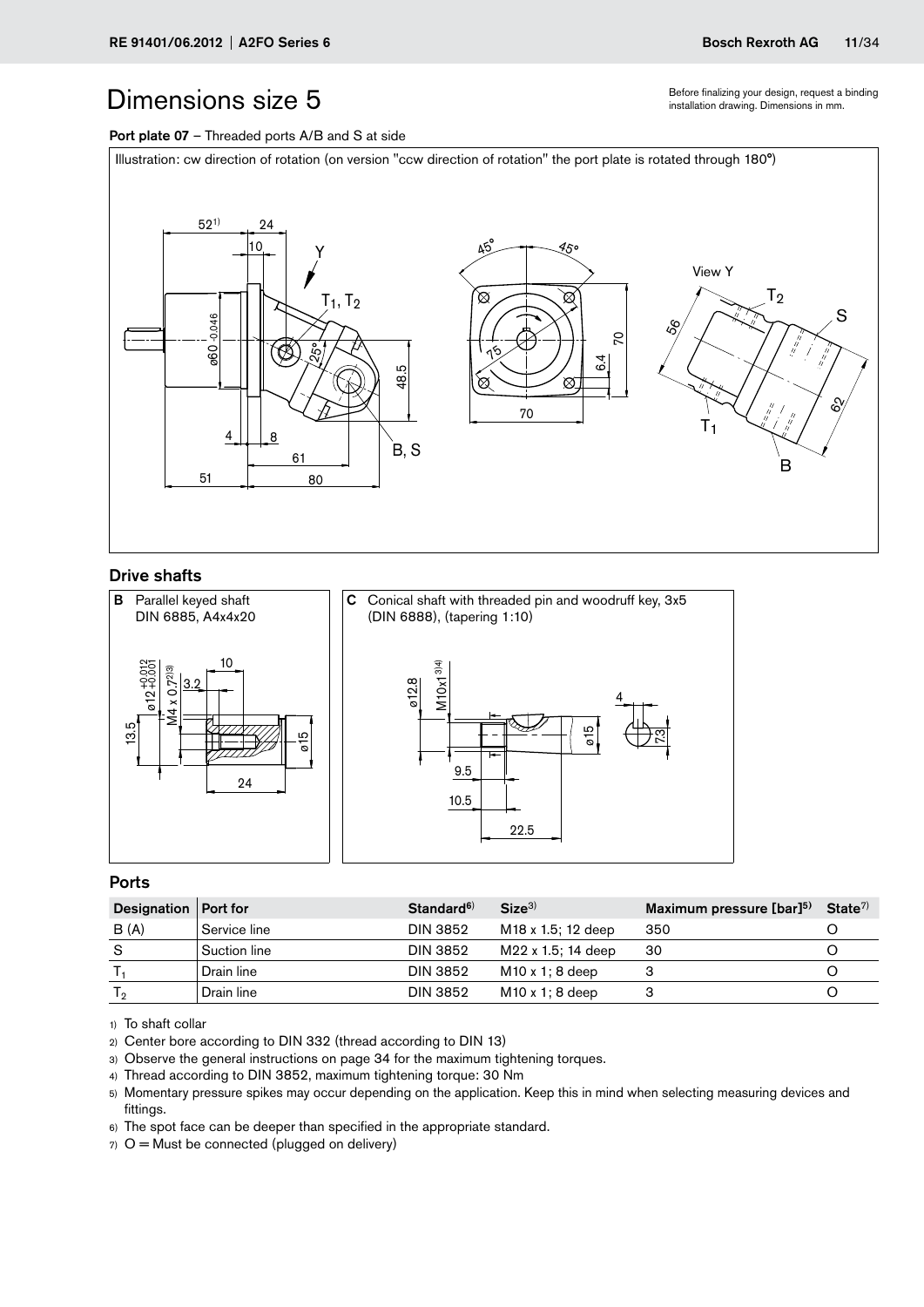## <span id="page-11-0"></span>Dimensions sizes 10, 12, 16 Before finalizing your design, request a binding Dimensions in mm.

Port plate 06 - Threaded port A/B at side and threaded port S at rear

Illustration: cw direction of rotation (on version "ccw direction of rotation" the port plate is rotated through 180°)



1) To shaft collar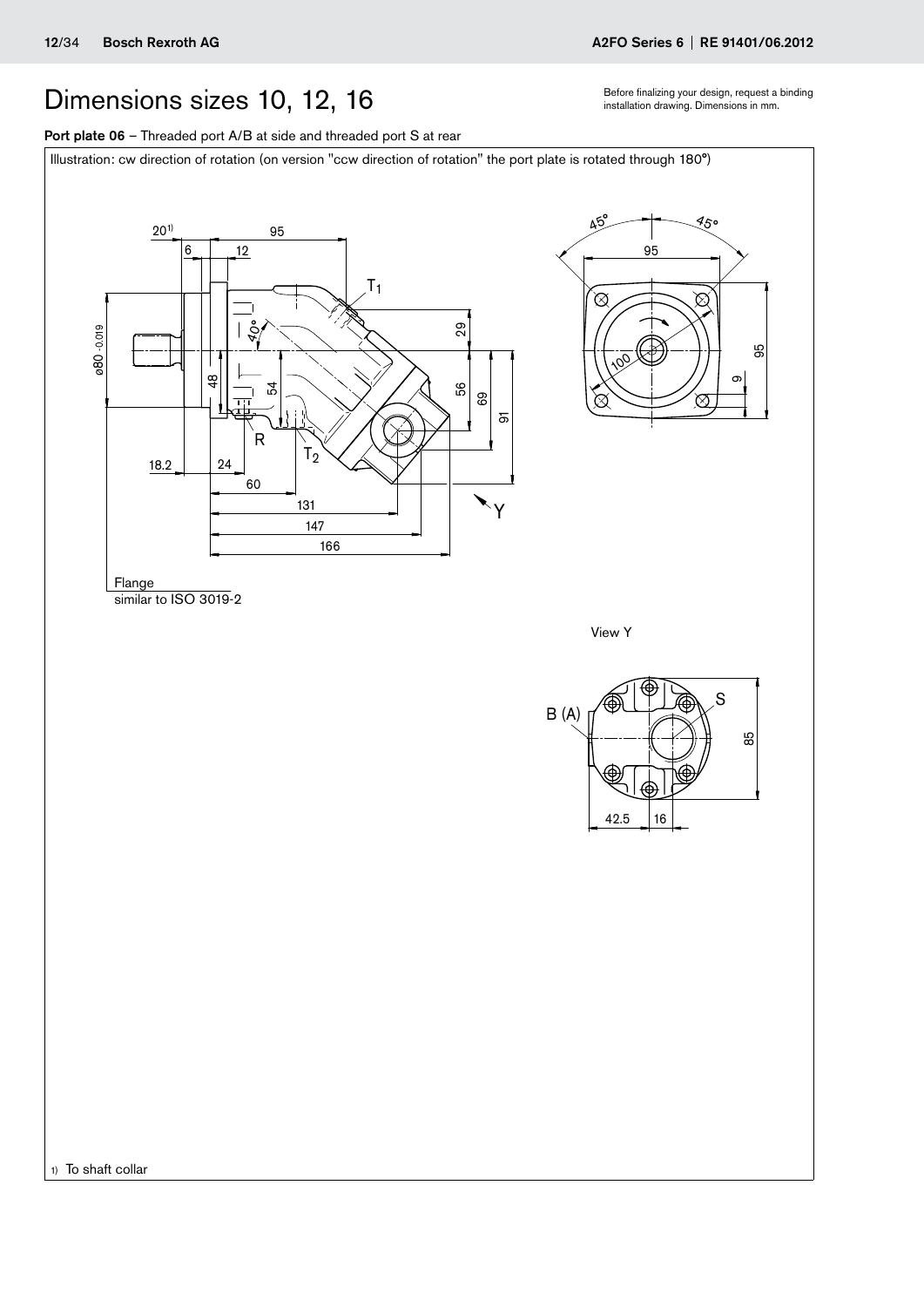## Dimensions sizes 10, 12, 16 **installation drawing. Dimensions in mm.**

### Drive shafts



### Ports

| Designation | Port for     | Standard <sup>5)</sup> | Size <sup>2</sup>              | Maximum pressure $[bar]^{3)}$ State <sup>6)</sup> |          |
|-------------|--------------|------------------------|--------------------------------|---------------------------------------------------|----------|
| B(A)        | Service line | <b>DIN 3852</b>        | M22 x 1.5; 14 deep             | 450                                               |          |
| S           | Suction line | DIN 3852               | M33 x 2: 18 deep               | 30                                                |          |
|             | Drain line   | DIN 3852               | M <sub>12</sub> x 1.5; 12 deep | З                                                 | $X^{4)}$ |
| Тջ          | Drain line   | DIN 3852               | M <sub>12</sub> x 1.5; 12 deep | 3                                                 | $O^{4}$  |
| R           | Air bleed    | DIN 3852               | $M8x1:8$ deep                  |                                                   |          |

1) Center bore according to DIN 332 (thread according to DIN 13)

2) Observe the general instructions on page 34 for the maximum tightening torques.

3) Momentary pressure spikes may occur depending on the application. Keep this in mind when selecting measuring devices and fittings.

4) Depending on installation position,  $T_1$  or  $T_2$  must be connected (see also installation instructions on pages 32 and 33).

5) The spot face can be deeper than specified in the appropriate standard.

 $6)$  O = Must be connected (plugged on delivery)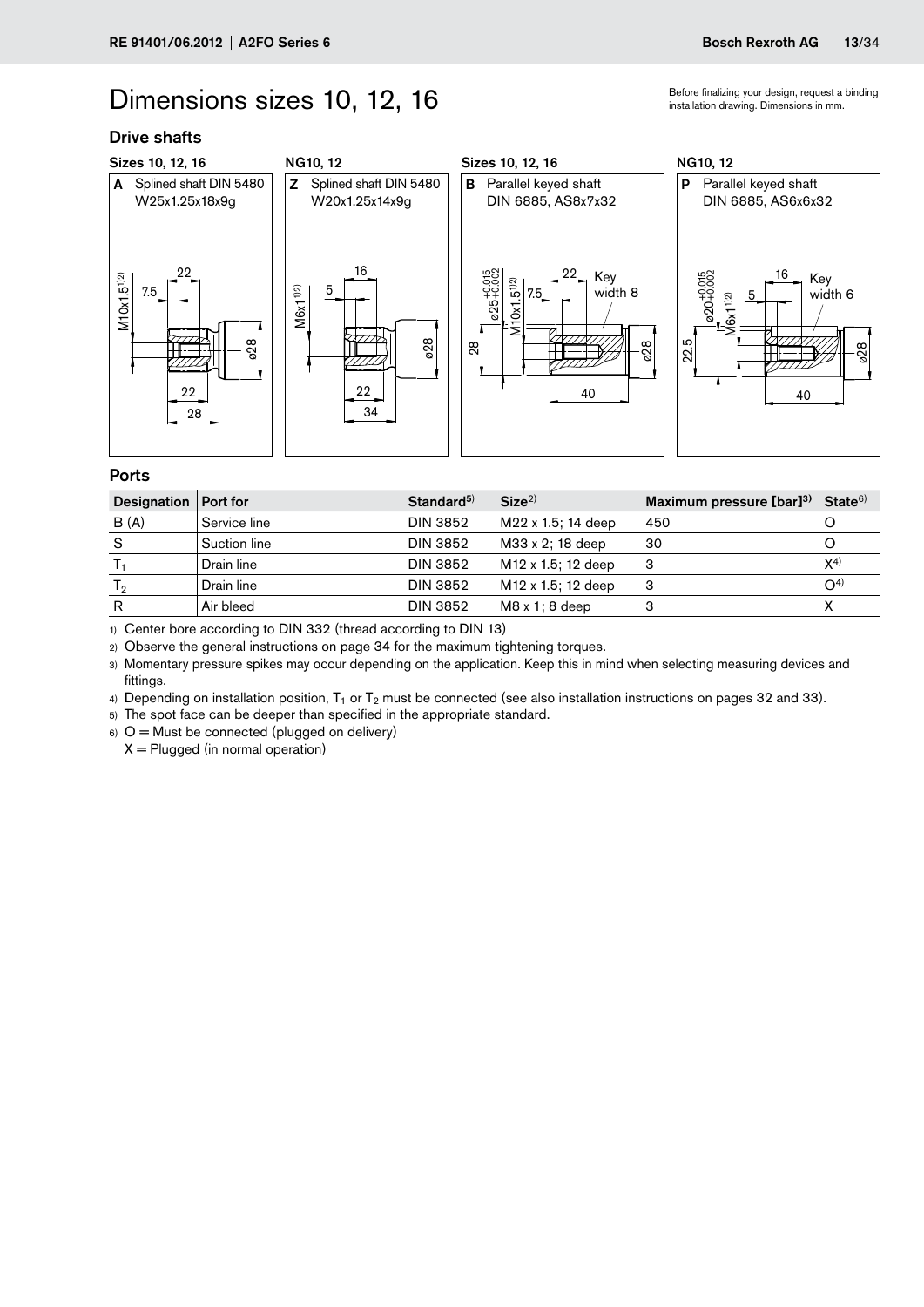## <span id="page-13-0"></span>Dimensions sizes 23, 28, 32 **Executed Second Translation** drawing. Dimensions in mm.

Port plate 05 - SAE flange port A/B at side and SAE flange port S at rear

Illustration: cw direction of rotation (on version "ccw direction of rotation" the port plate is rotated through 180°)

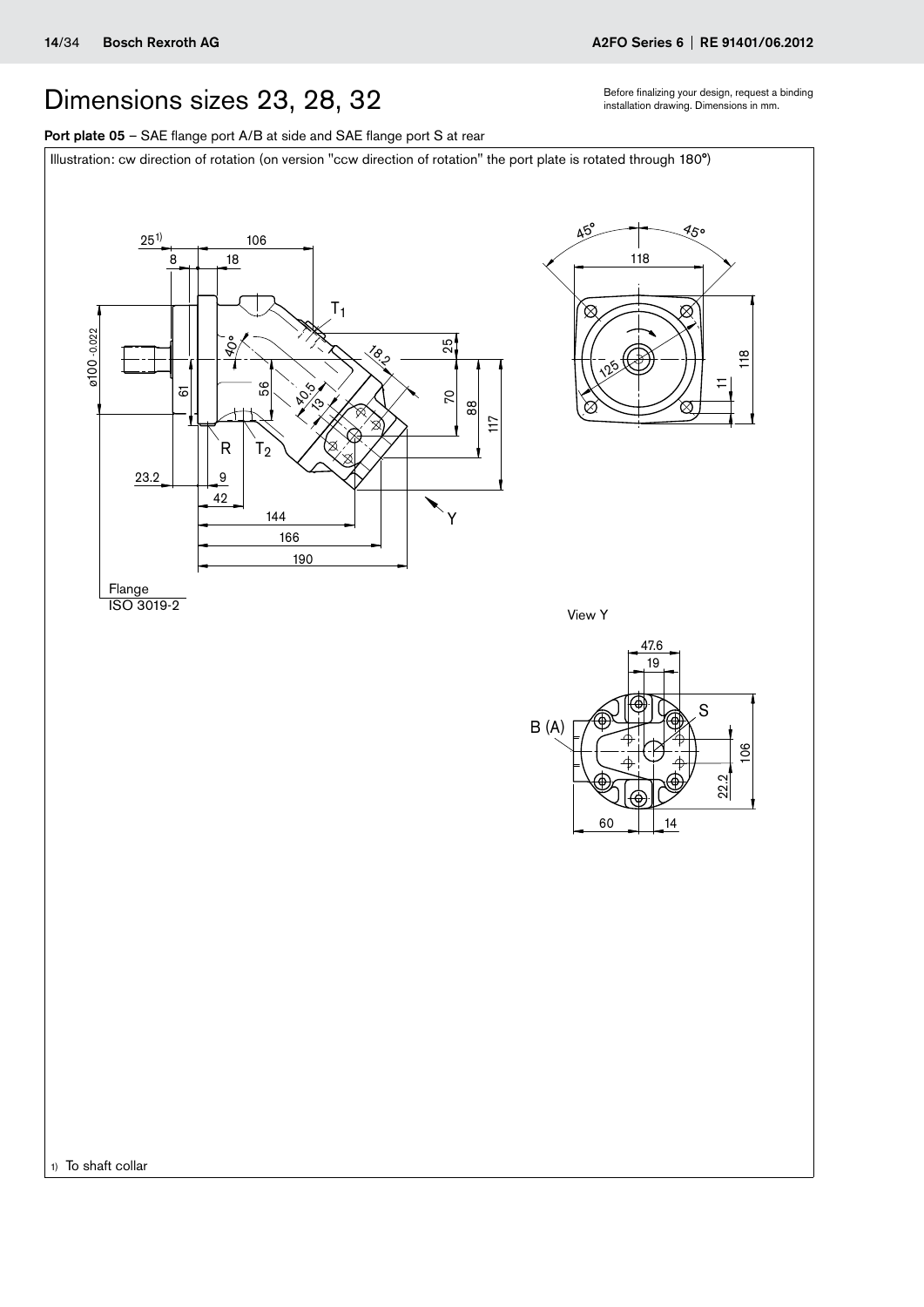## Dimensions sizes 23, 28, 32 **installation drawing. Dimensions in mm.**

### Drive shafts



### Ports

| Designation    | Port for                             | <b>Standard</b>                         | Size <sup>2</sup>                          | <b>Maximum pressure</b><br>$[bar]^{3)}$ | State <sup>7</sup> |
|----------------|--------------------------------------|-----------------------------------------|--------------------------------------------|-----------------------------------------|--------------------|
| B(A)           | Service line<br>Fastening thread B/A | SAE J518 <sup>5)</sup><br><b>DIN 13</b> | $1/2$ in<br>M8 x 1.25; 15 deep             | 450                                     |                    |
| S              | Suction line<br>Fastening thread     | SAE J518 <sup>5)</sup><br><b>DIN 13</b> | $3/4$ in<br>M <sub>10</sub> x 1.5; 17 deep | 30                                      |                    |
| $T_1$          | Drain line                           | $DIN 3852^{6}$                          | M <sub>16</sub> x 1.5; 12 deep 3           |                                         | $X^{4)}$           |
| T <sub>2</sub> | Drain line                           | $DIN 3852^{6}$                          | M16 x 1.5; 12 deep                         | -3                                      | $O^{4}$            |
| R              | Air bleed                            | DIN 3852 <sup>6)</sup>                  | M <sub>10</sub> x 1; 12 deep               | З                                       |                    |

1) Center bore according to DIN 332 (thread according to DIN 13)

2) Observe the general instructions on page 34 for the maximum tightening torques.

3) Momentary pressure spikes may occur depending on the application. Keep this in mind when selecting measuring devices and fittings.

4) Depending on installation position,  $T_1$  or  $T_2$  must be connected (see also installation instructions on pages 32 and 33).

5) Only dimensions according to SAE J518, metric fastening thread is a deviation from standard.

6) The spot face can be deeper than specified in the appropriate standard.

 $7)$  O = Must be connected (plugged on delivery)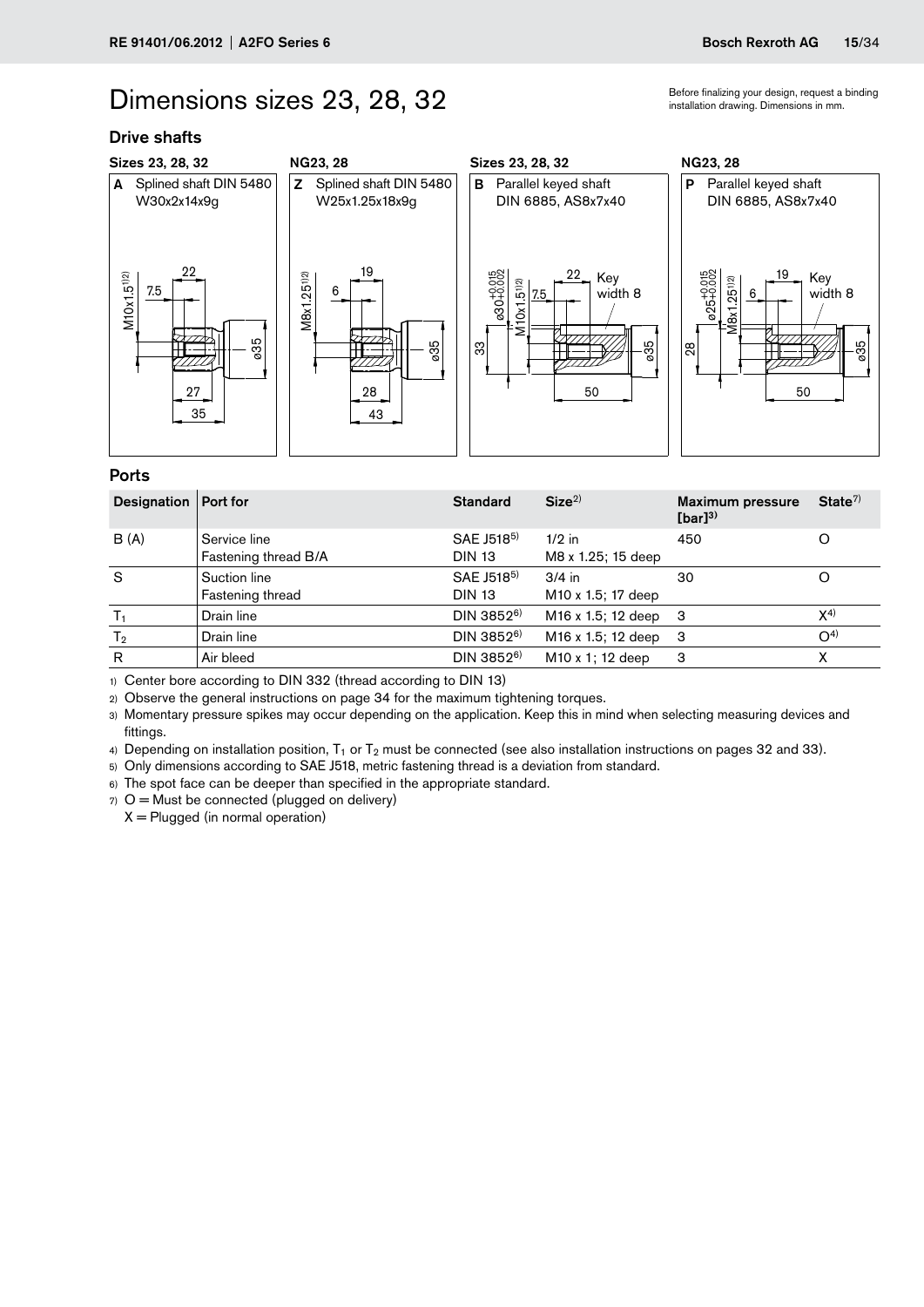Before finalizing your design, request a binding installation drawing. Dimensions in mm.

45°

 $\otimes$ 

⊠

150

13.5

### <span id="page-15-0"></span>Port plate 05 - SAE flange port A/B at side and SAE flange port S at rear

Illustration: cw direction of rotation (on version "ccw direction of rotation" the port plate is rotated through 180°)



Flange ISO 3019-2

View Y

 $160$ 

150

 $45^\circ$ 

⊠

⊗



1) To shaft collar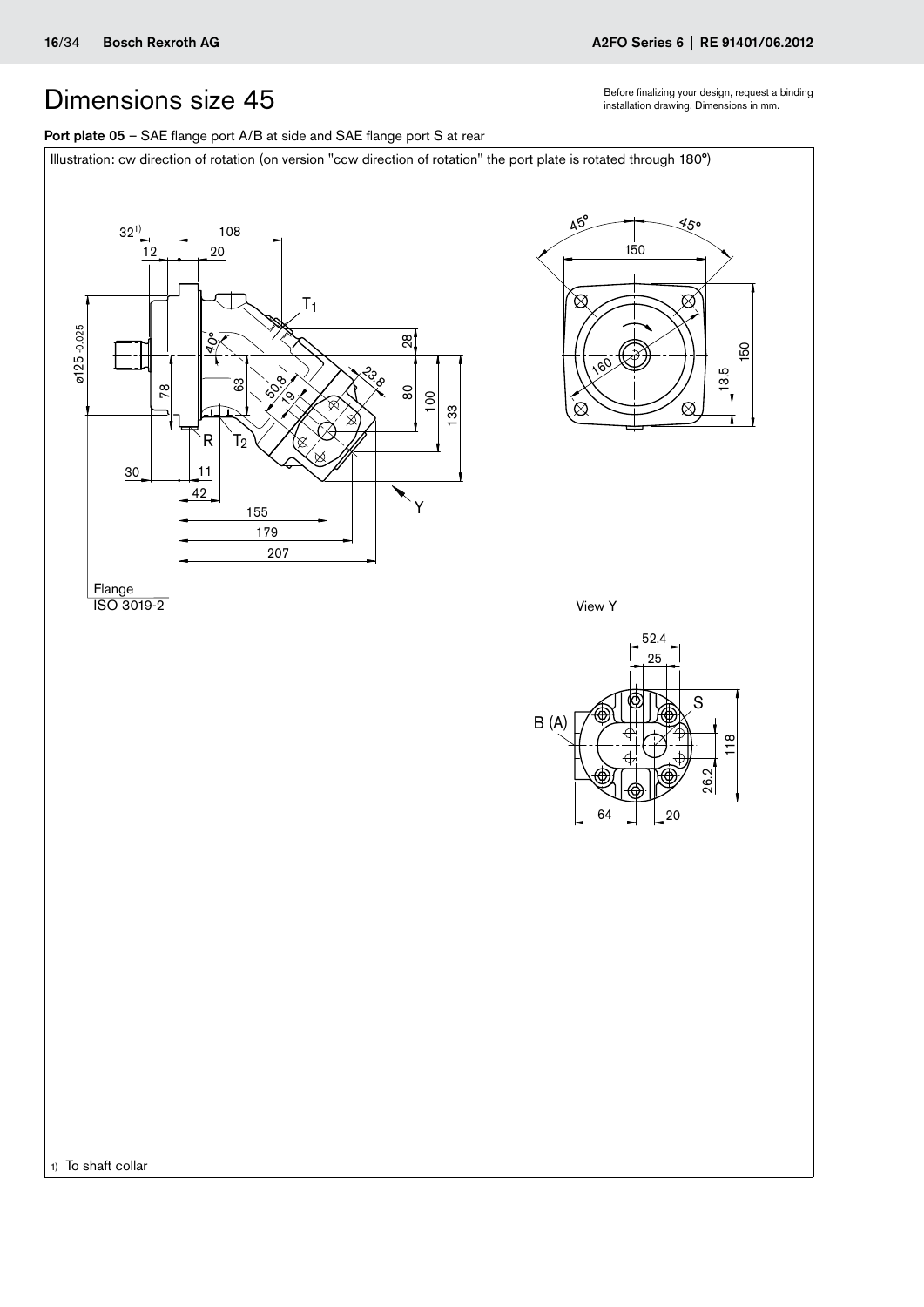Before finalizing your design, request a binding installation drawing. Dimensions in mm.

### Drive shafts



### Ports

| Designation   Port for |                                      | <b>Standard</b>                         | Size <sup>2</sup>                          | <b>Maximum pressure</b><br>$[bar]^{3)}$ | State <sup>7</sup> |
|------------------------|--------------------------------------|-----------------------------------------|--------------------------------------------|-----------------------------------------|--------------------|
| B(A)                   | Service line<br>Fastening thread B/A | SAE J518 <sup>5)</sup><br><b>DIN 13</b> | $3/4$ in<br>M <sub>10</sub> x 1.5; 17 deep | 450                                     | O                  |
| S                      | Suction line<br>Fastening thread     | SAE J518 <sup>5)</sup><br><b>DIN 13</b> | $1$ in<br>M <sub>10</sub> x 1.5; 17 deep   | 30                                      |                    |
|                        | Drain line                           | DIN 3852 <sup>6)</sup>                  | M <sub>18</sub> x 1.5; 12 deep             | -3                                      | $X^{(4)}$          |
| T <sub>2</sub>         | Drain line                           | DIN 3852 <sup>6)</sup>                  | M18 x 1.5; 12 deep                         | -3                                      | O <sup>4</sup>     |
| $\mathsf{R}$           | Air bleed                            | DIN 3852 <sup>6)</sup>                  | M <sub>12</sub> x 1.5; 12 deep             | -3                                      |                    |

1) Center bore according to DIN 332 (thread according to DIN 13)

2) Observe the general instructions on page 34 for the maximum tightening torques.

3) Momentary pressure spikes may occur depending on the application. Keep this in mind when selecting measuring devices and fittings.

4) Depending on installation position,  $T_1$  or  $T_2$  must be connected (see also installation instructions on pages 32 and 33).

5) Only dimensions according to SAE J518, metric fastening thread is a deviation from standard.

6) The spot face can be deeper than specified in the appropriate standard.

 $7)$  O = Must be connected (plugged on delivery)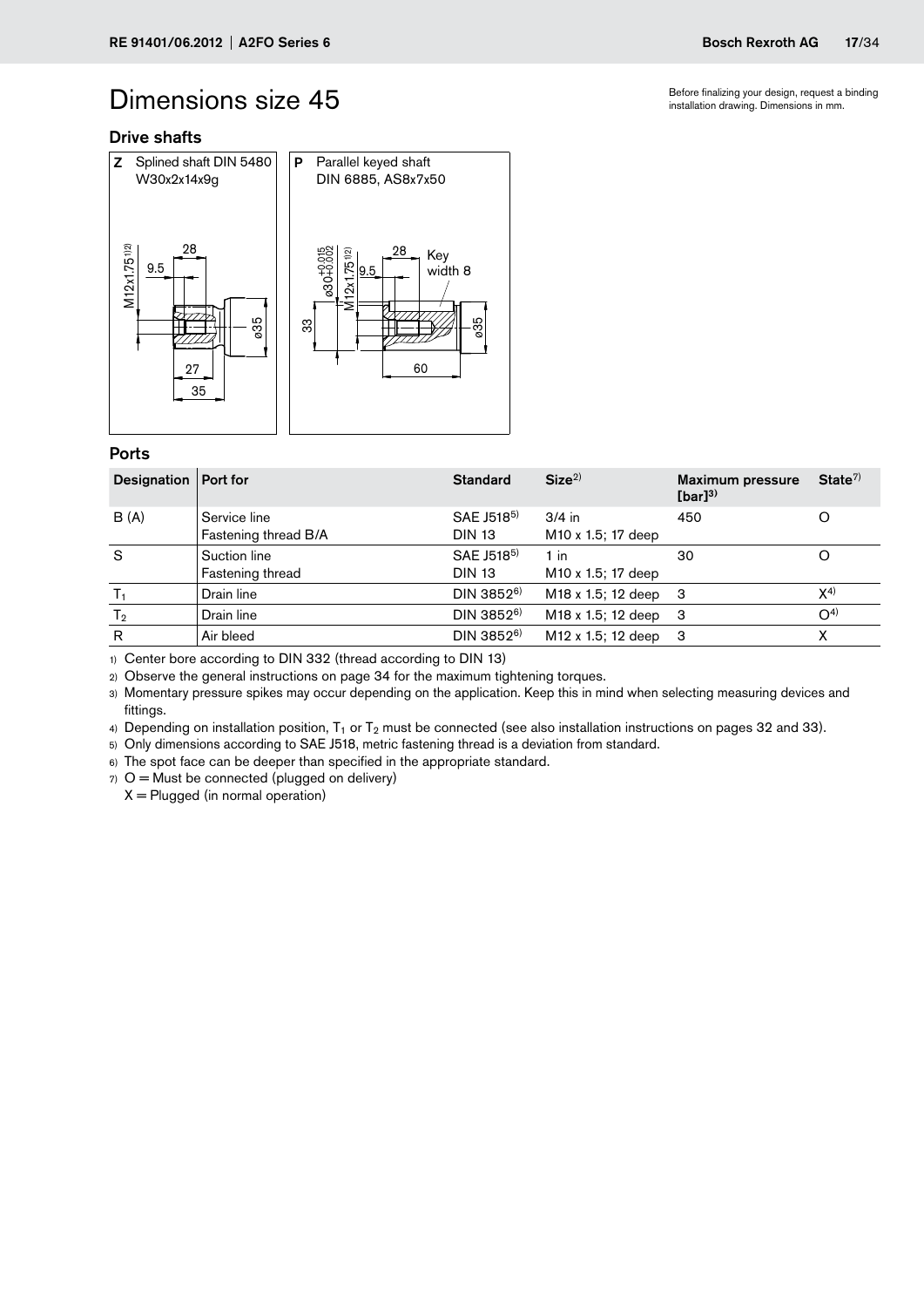## <span id="page-17-0"></span>Dimensions sizes 56, 63 **installation drawing. Dimensions in mm.**

Port plate 05 - SAE flange port A/B at side and SAE flange port S at rear

Illustration: cw direction of rotation (on version "ccw direction of rotation" the port plate is rotated through 180°)

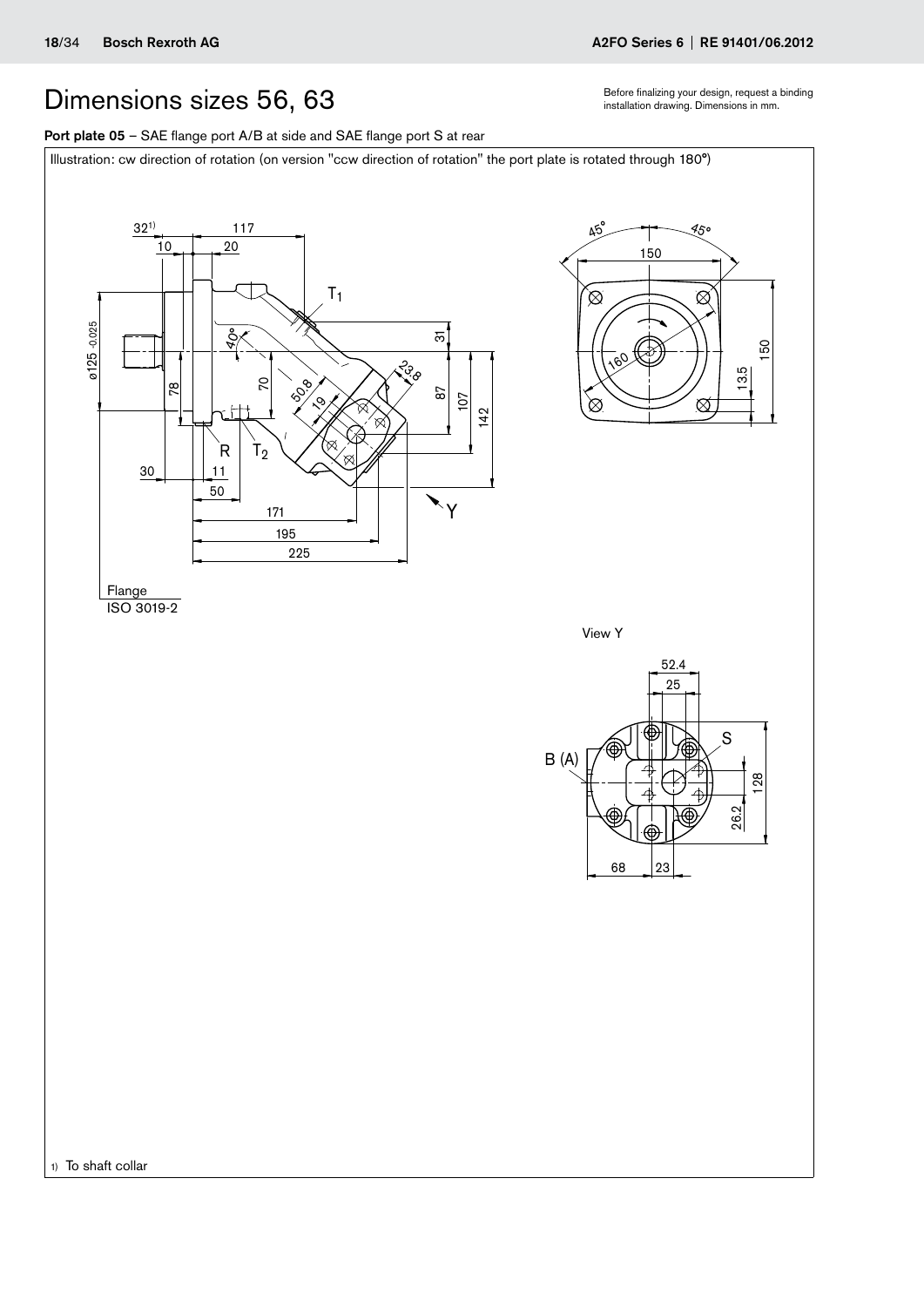## Dimensions sizes 56, 63 installation drawing. Dimensions in mm.

### Drive shafts



### Ports

| Designation   Port for |                                      | <b>Standard</b>                         | Size <sup>2</sup>                          | <b>Maximum pressure</b><br>$[bar]^{3)}$ | State <sup>7</sup> |
|------------------------|--------------------------------------|-----------------------------------------|--------------------------------------------|-----------------------------------------|--------------------|
| B(A)                   | Service line<br>Fastening thread B/A | SAE J518 <sup>5)</sup><br><b>DIN 13</b> | $3/4$ in<br>M <sub>10</sub> x 1.5; 17 deep | 450                                     |                    |
| S                      | Suction line<br>Fastening thread     | SAE J518 <sup>5)</sup><br><b>DIN 13</b> | $1$ in<br>M <sub>10</sub> x 1.5; 17 deep   | 30                                      |                    |
| $T_1$                  | Drain line                           | DIN 3852 <sup>6)</sup>                  | M <sub>18</sub> x 1.5; 12 deep 3           |                                         | $X^{4)}$           |
| T <sub>2</sub>         | Drain line                           | $DIN 3852^{6}$                          | M18 x 1.5; 12 deep                         | -3                                      | $O^{4}$            |
| R                      | Air bleed                            | DIN 3852 <sup>6)</sup>                  | M <sub>12</sub> x 1.5; 12 deep             | -3                                      |                    |

1) Center bore according to DIN 332 (thread according to DIN 13)

2) Observe the general instructions on page 34 for the maximum tightening torques.

3) Momentary pressure spikes may occur depending on the application. Keep this in mind when selecting measuring devices and fittings.

4) Depending on installation position,  $T_1$  or  $T_2$  must be connected (see also installation instructions on pages 32 and 33).

5) Only dimensions according to SAE J518, metric fastening thread is a deviation from standard.

6) The spot face can be deeper than specified in the appropriate standard.

 $7)$  O = Must be connected (plugged on delivery)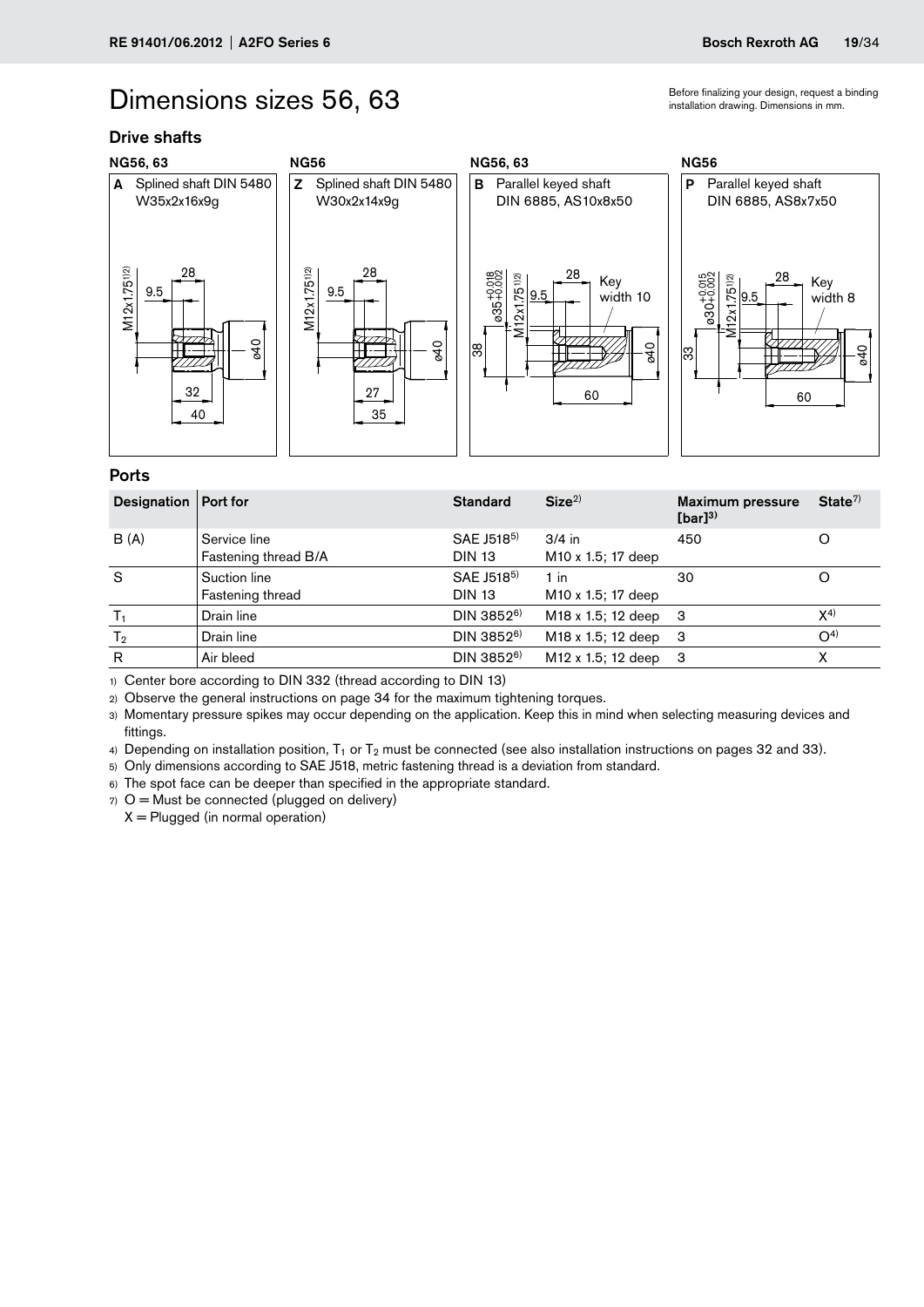## <span id="page-19-0"></span>Dimensions sizes 80, 90 sefore finalizing your design, request a binding pour design, request a binding  $B$  installation drawing. Dimensions in mm.

Port plate 05 - SAE flange port A/B at side and SAE flange port S at rear

Illustration: cw direction of rotation (on version "ccw direction of rotation" the port plate is rotated through 180°)

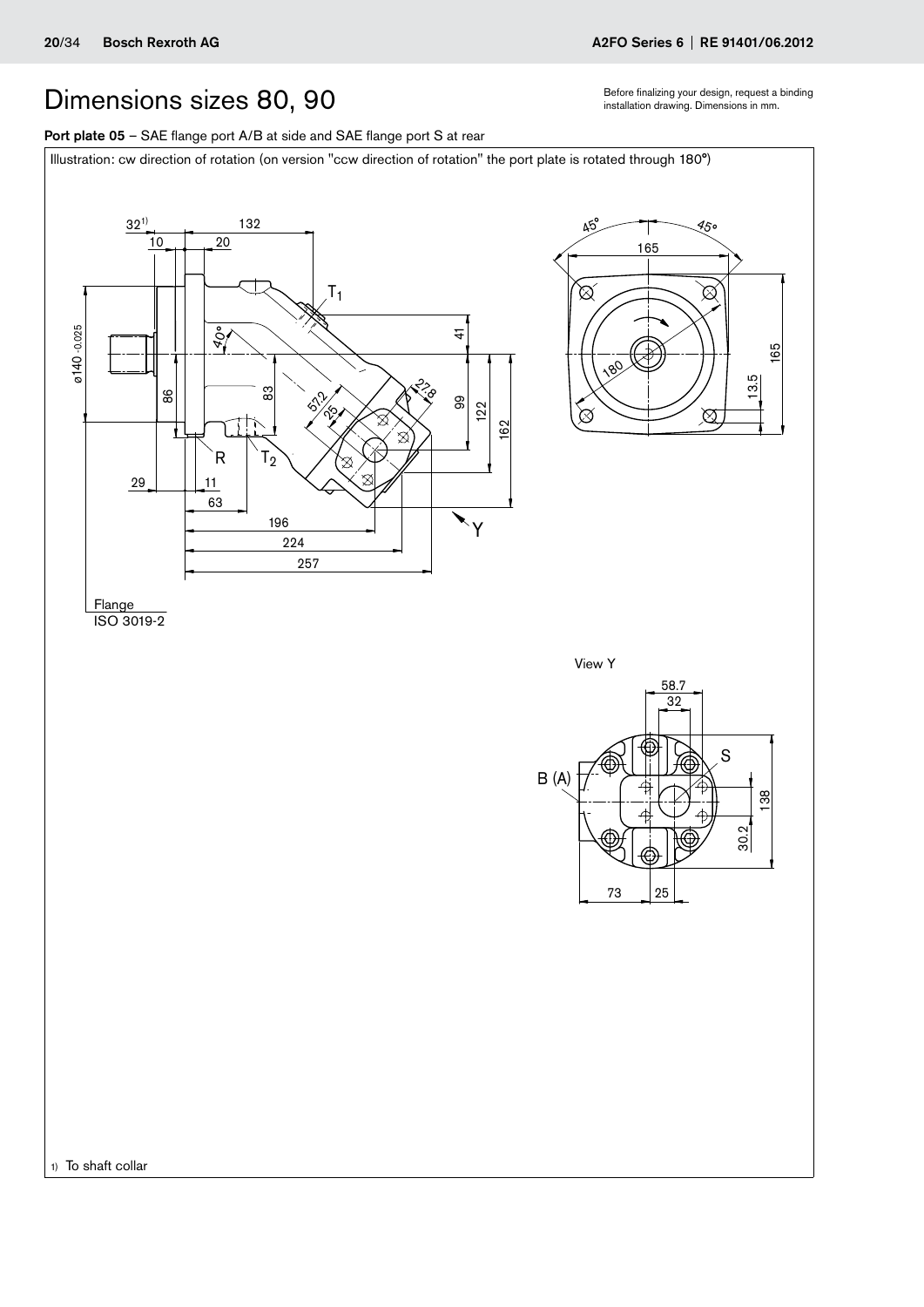## Dimensions sizes 80, 90

### Drive shafts



### Ports

| Designation    | Port for                             | <b>Standard</b>                         | Size <sup>2</sup>                            | <b>Maximum pressure</b><br>$[bar]^{3)}$ | State <sup>7</sup> |
|----------------|--------------------------------------|-----------------------------------------|----------------------------------------------|-----------------------------------------|--------------------|
| B(A)           | Service line<br>Fastening thread B/A | SAE J518 <sup>5)</sup><br><b>DIN 13</b> | $1$ in<br>M <sub>12</sub> x 1.5; 17 deep     | 450                                     |                    |
| S              | Suction line<br>Fastening thread     | SAE J518 <sup>5)</sup><br><b>DIN 13</b> | 1 $1/4$ in<br>M <sub>10</sub> x 1.5; 17 deep | 30                                      |                    |
| $T_1$          | Drain line                           | DIN 3852 <sup>6)</sup>                  | M <sub>18</sub> x 1.5; 12 deep 3             |                                         | $X^{4)}$           |
| T <sub>2</sub> | Drain line                           | $DIN 3852^{6}$                          | M18 x 1.5; 12 deep                           | -3                                      | $O^{4}$            |
| R              | Air bleed                            | DIN 3852 <sup>6)</sup>                  | M <sub>12</sub> x 1.5; 12 deep               | -3                                      |                    |

1) Center bore according to DIN 332 (thread according to DIN 13)

2) Observe the general instructions on page 34 for the maximum tightening torques.

3) Momentary pressure spikes may occur depending on the application. Keep this in mind when selecting measuring devices and fittings.

4) Depending on installation position,  $T_1$  or  $T_2$  must be connected (see also installation instructions on pages 32 and 33).

5) Only dimensions according to SAE J518, metric fastening thread is a deviation from standard.

6) The spot face can be deeper than specified in the appropriate standard.

 $7)$  O = Must be connected (plugged on delivery)

 $X =$  Plugged (in normal operation)

Before finalizing your design, request a binding installation drawing. Dimensions in mm.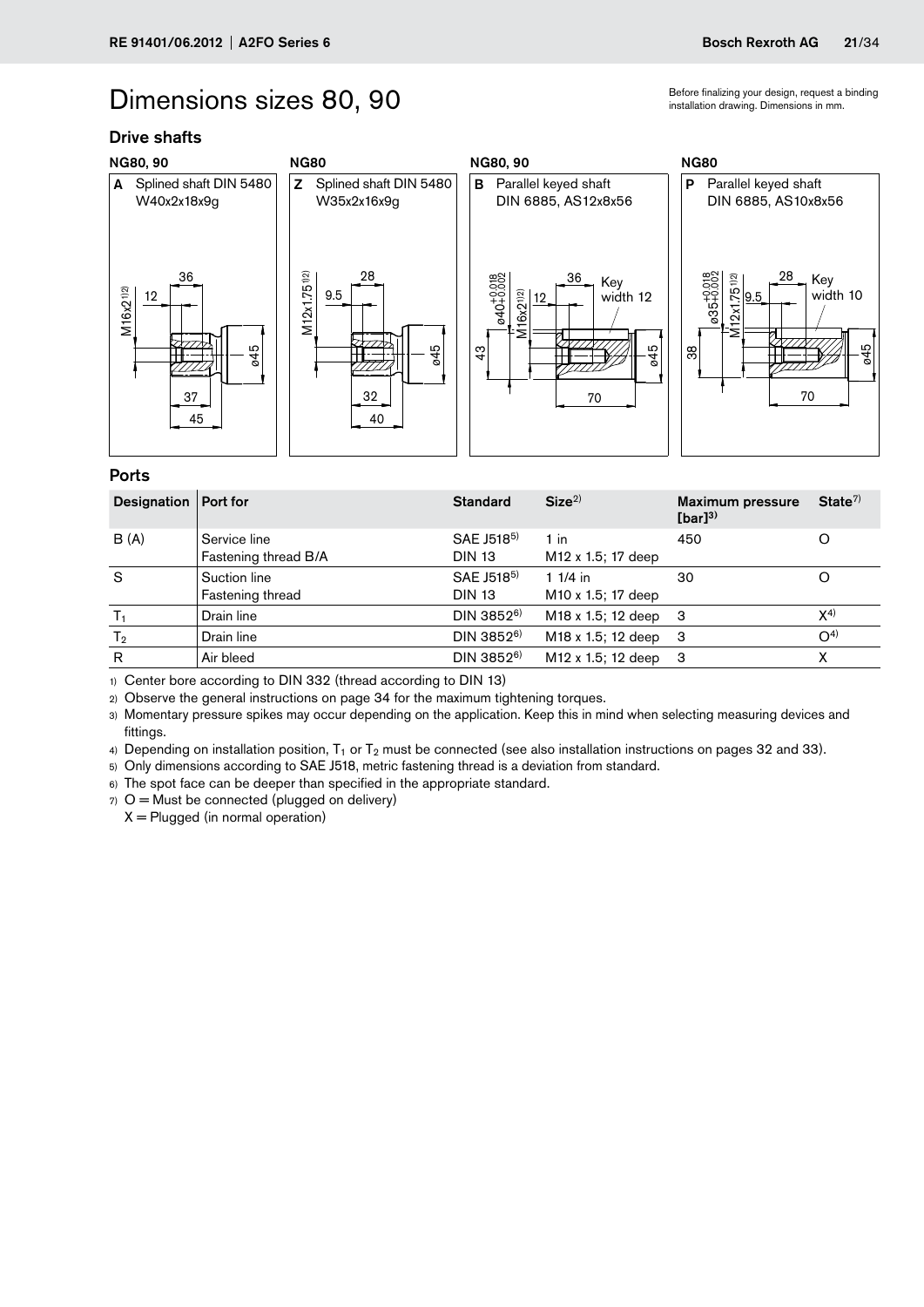1) To shaft collar

## <span id="page-21-0"></span>Dimensions sizes 107, 125 states the contract a binding pour design, request a binding Dimensions in mm.

Port plate 05 - SAE flange port A/B at side and SAE flange port S at rear

Illustration: cw direction of rotation (on version "ccw direction of rotation" the port plate is rotated through 180°)

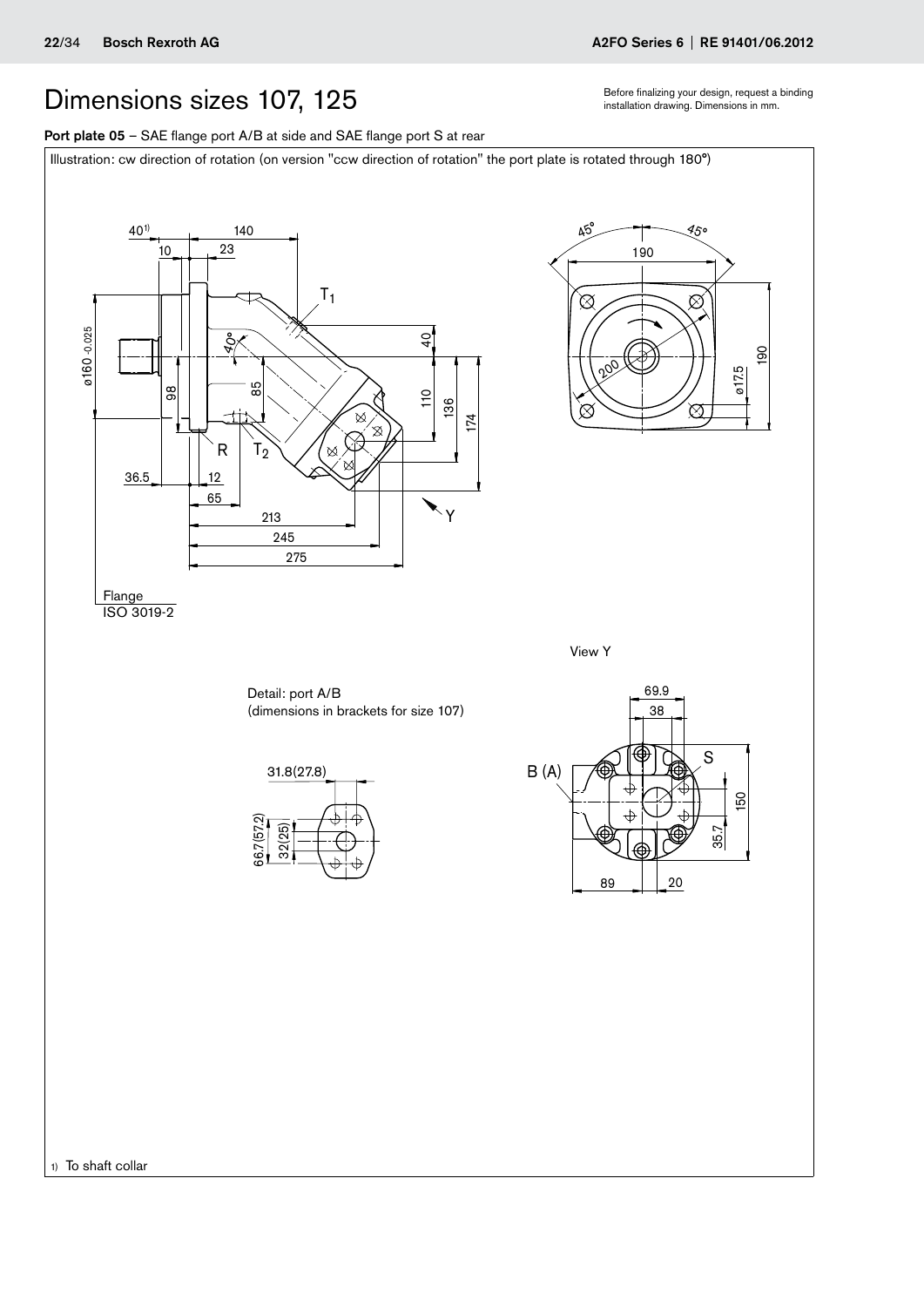### Dimensions sizes 107, 125

Drive shafts



### Ports

| Designation   Port for |                                  | <b>Standard</b>                         | Size <sup>2</sup>                                             | Maximum pressure State <sup>7)</sup><br>$[bar]^{3)}$ |                |
|------------------------|----------------------------------|-----------------------------------------|---------------------------------------------------------------|------------------------------------------------------|----------------|
| B(A)                   | Service line                     | SAE J518 <sup>5)</sup>                  | 1 in (size 107)<br>1 1/4 in (size 125)                        | 450                                                  | O              |
|                        | Fastening thread B/A             | <b>DIN 13</b>                           | M12 x 1.75; 17 deep (size 107)<br>M14 x 2; 19 deep (size 125) |                                                      |                |
| S                      | Suction line<br>Fastening thread | SAE J5185 <sup>)</sup><br><b>DIN 13</b> | 1 $1/2$ in<br>M <sub>12</sub> x 1.75; 20 deep                 | 30                                                   | O              |
| $T_1$                  | Drain line                       | $DIN 3852^{6}$                          | M <sub>18</sub> x 1.5; 12 deep                                | 3                                                    | $X^{(4)}$      |
| T <sub>2</sub>         | Drain line                       | DIN 3852 <sup>6)</sup>                  | M <sub>18</sub> x 1.5; 12 deep                                | 3                                                    | O <sup>4</sup> |
| R                      | Air bleed                        | $DIN 3852^{6}$                          | M <sub>14</sub> x 1.5; 12 deep                                | 3                                                    | x              |

1) Center bore according to DIN 332 (thread according to DIN 13)

2) Observe the general instructions on page 34 for the maximum tightening torques.

3) Momentary pressure spikes may occur depending on the application. Keep this in mind when selecting measuring devices and fittings.

4) Depending on installation position,  $T_1$  or  $T_2$  must be connected (see also installation instructions on pages 32 and 33).

5) Only dimensions according to SAE J518, metric fastening thread is a deviation from standard.

6) The spot face can be deeper than specified in the appropriate standard.

 $7)$  O = Must be connected (plugged on delivery)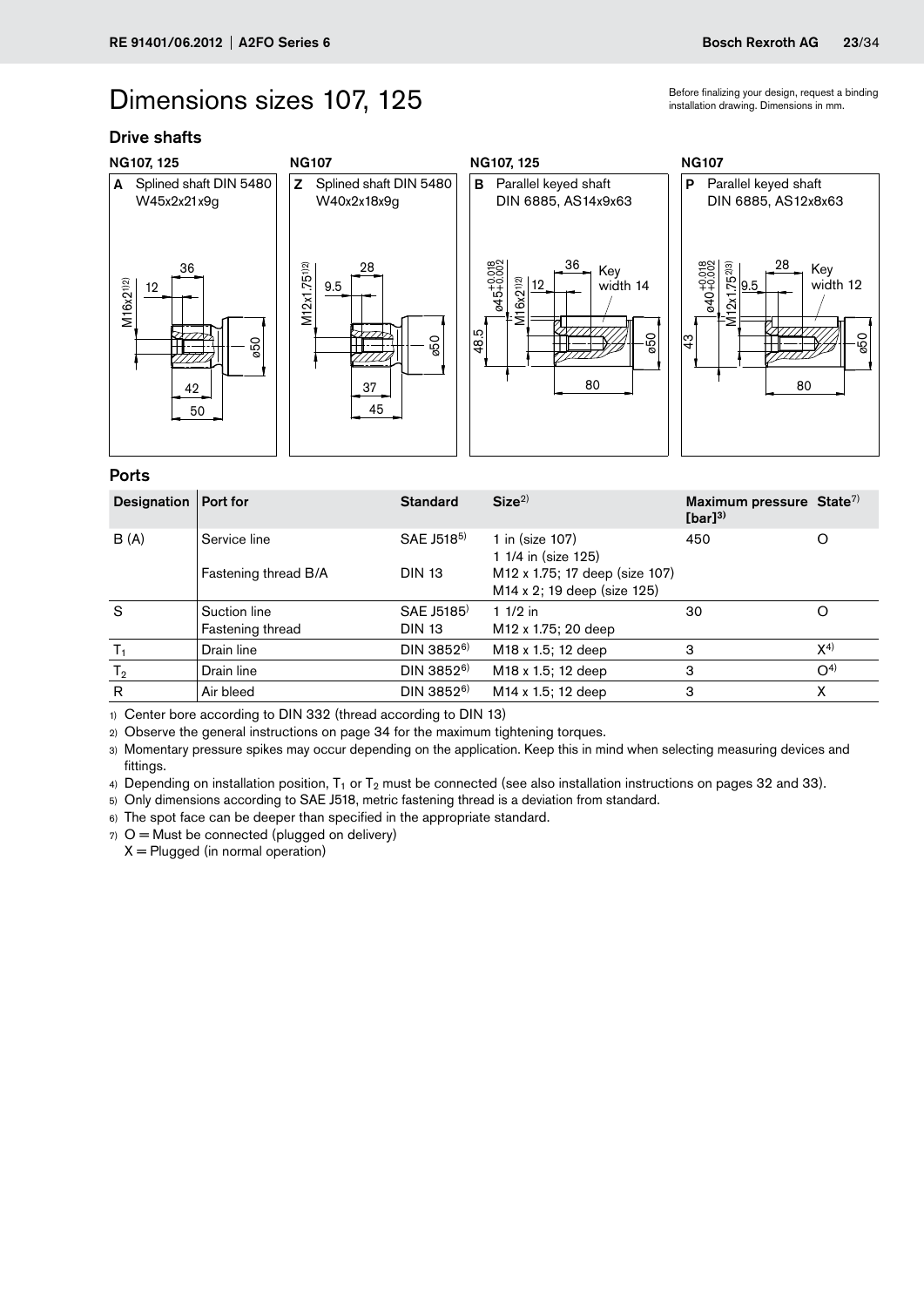## <span id="page-23-0"></span>Dimensions sizes 160, 180 states the proceed a binding pour design, request a binding Dimensions in mm.

Port plate 05 - SAE flange port A/B at side and SAE flange port S at rear

Illustration: cw direction of rotation (on version "ccw direction of rotation" the port plate is rotated through 180°)

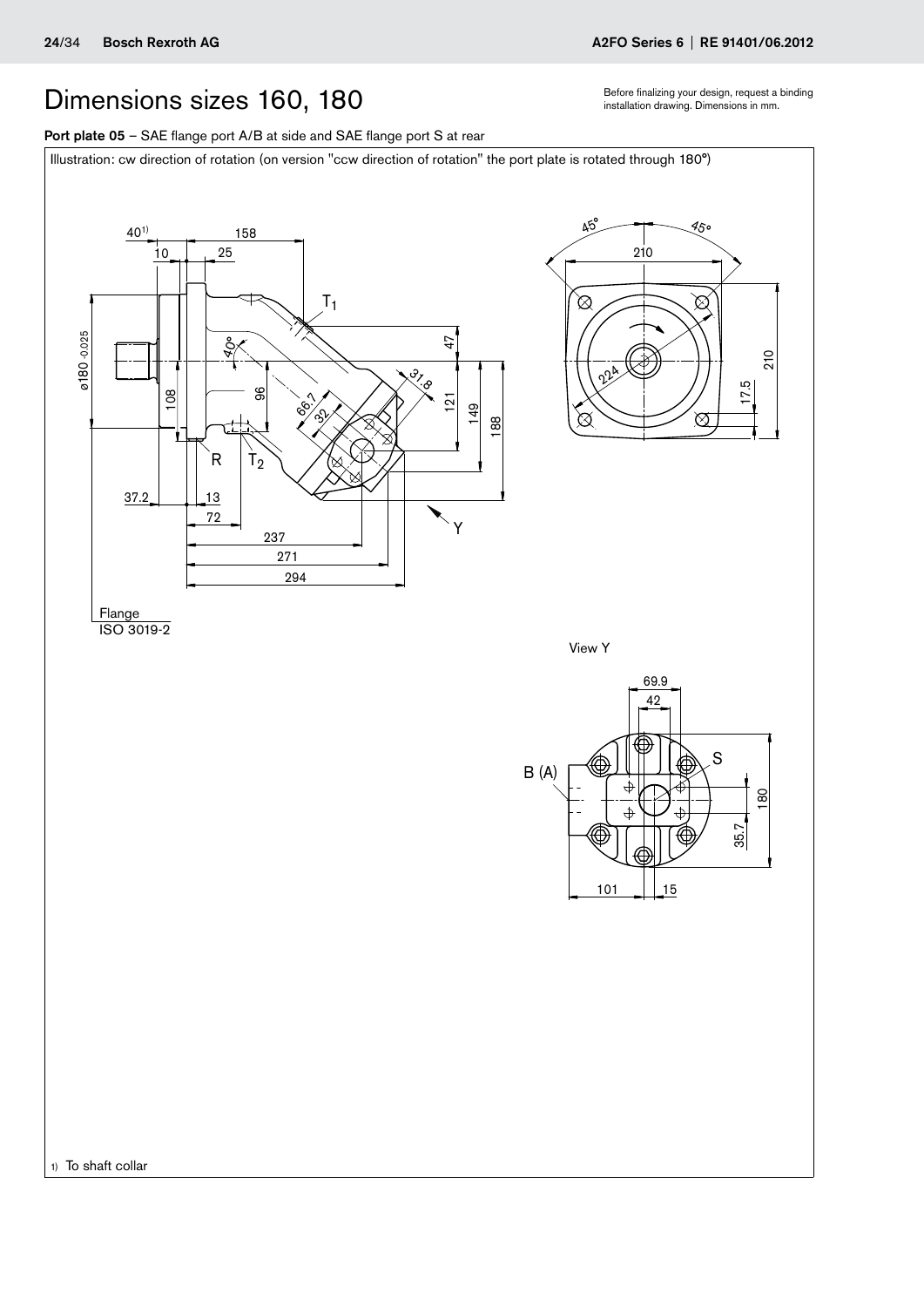### Dimensions sizes 160, 180 states the malizing your design, request a binding  $B$  binding Dimensions in mm.

### Drive shafts



### Ports

| Designation    | Port for                             | <b>Standard</b>                         | Size <sup>2</sup>                             | <b>Maximum pressure</b><br>$[bar]^{3)}$ | State <sup>7</sup> |
|----------------|--------------------------------------|-----------------------------------------|-----------------------------------------------|-----------------------------------------|--------------------|
| B(A)           | Service line<br>Fastening thread B/A | SAE J518 <sup>5)</sup><br><b>DIN 13</b> | $11/4$ in<br>M <sub>14</sub> x 2; 19 deep     | 450                                     |                    |
| S              | Suction line<br>Fastening thread     | SAE J518 <sup>5)</sup><br><b>DIN 13</b> | 1 $1/2$ in<br>M <sub>12</sub> x 1.75; 20 deep | 30                                      |                    |
| $T_1$          | Drain line                           | $DIN 3852^{6}$                          | M22 x 1.5; 14 deep 3                          |                                         | $X^{4)}$           |
| T <sub>2</sub> | Drain line                           | DIN 3852 <sup>6)</sup>                  | M22 x 1.5; 14 deep                            | -3                                      | O <sup>4</sup>     |
| R              | Air bleed                            | DIN 3852 <sup>6)</sup>                  | M <sub>14</sub> x 1.5; 12 deep                | -3                                      | χ                  |

1) Center bore according to DIN 332 (thread according to DIN 13)

2) Observe the general instructions on page 34 for the maximum tightening torques.

3) Momentary pressure spikes may occur depending on the application. Keep this in mind when selecting measuring devices and fittings.

4) Depending on installation position,  $T_1$  or  $T_2$  must be connected (see also installation instructions on pages 32 and 33).

5) Only dimensions according to SAE J518, metric fastening thread is a deviation from standard.

6) The spot face can be deeper than specified in the appropriate standard.

 $7)$  O = Must be connected (plugged on delivery)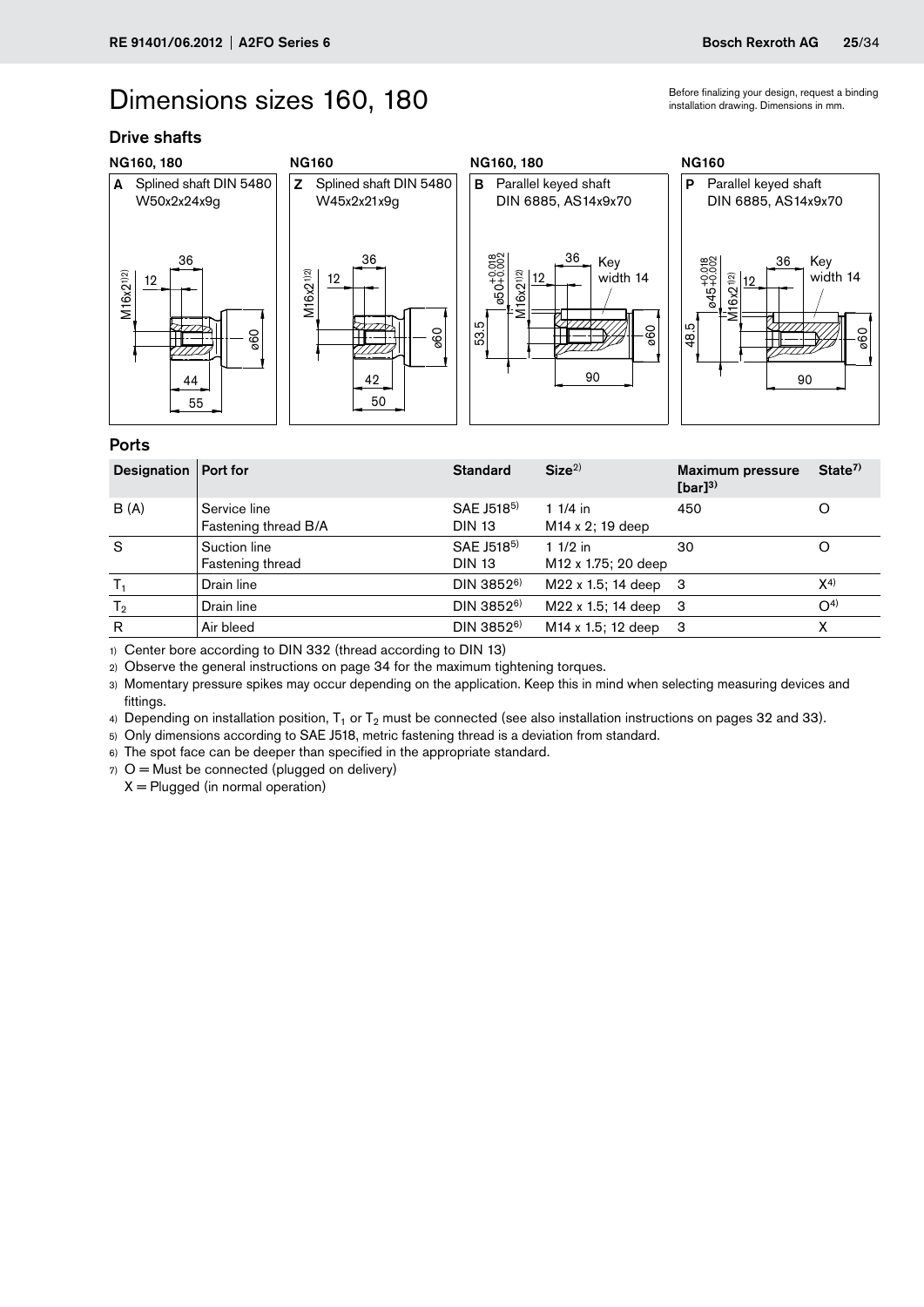Before finalizing your design, request a binding installation drawing. Dimensions in mm.

<span id="page-25-0"></span>



### Ports

| Designation   Port for |                                      | <b>Standard</b>                         | Size <sup>3</sup>                          | <b>Maximum pressure</b><br>[bar] $4$ ) | State <sup>8</sup> |
|------------------------|--------------------------------------|-----------------------------------------|--------------------------------------------|----------------------------------------|--------------------|
| B (A)                  | Service line<br>Fastening thread B/A | SAE J518 <sup>6)</sup><br><b>DIN 13</b> | 1 $1/4$ in<br>M <sub>14</sub> x 2; 19 deep | 450                                    | O                  |
| S                      | Suction line<br>Fastening thread     | SAE J518 <sup>6)</sup><br><b>DIN 13</b> | $31/2$ in<br>M <sub>16</sub> x 2; 24 deep  | 30                                     |                    |
| $T_1$                  | Drain line                           | DIN 3852 <sup>7)</sup>                  | M22 x 1.5; 14 deep                         | -3                                     | $X^{5}$            |
| T <sub>2</sub>         | Drain line                           | DIN 38527)                              | M22 x 1.5; 14 deep                         | -3                                     | O <sub>2</sub>     |
| R                      | Air bleed                            | DIN 38527)                              | M <sub>14</sub> x 1.5; 12 deep             | 3                                      |                    |

1) To shaft collar

2) Center bore according to DIN 332 (thread according to DIN 13)

3) Observe the general instructions on page 34 for the maximum tightening torques.

4) Momentary pressure spikes may occur depending on the application. Keep this in mind when selecting measuring devices and fittings.

5) Depending on installation position,  $T_1$  or  $T_2$  must be connected (see also installation instructions on pages 32 and 33).

- 6) Only dimensions according to SAE J518, metric fastening thread is a deviation from standard.
- 7) The spot face can be deeper than specified in the appropriate standard.

 $8)$  O = Must be connected (plugged on delivery)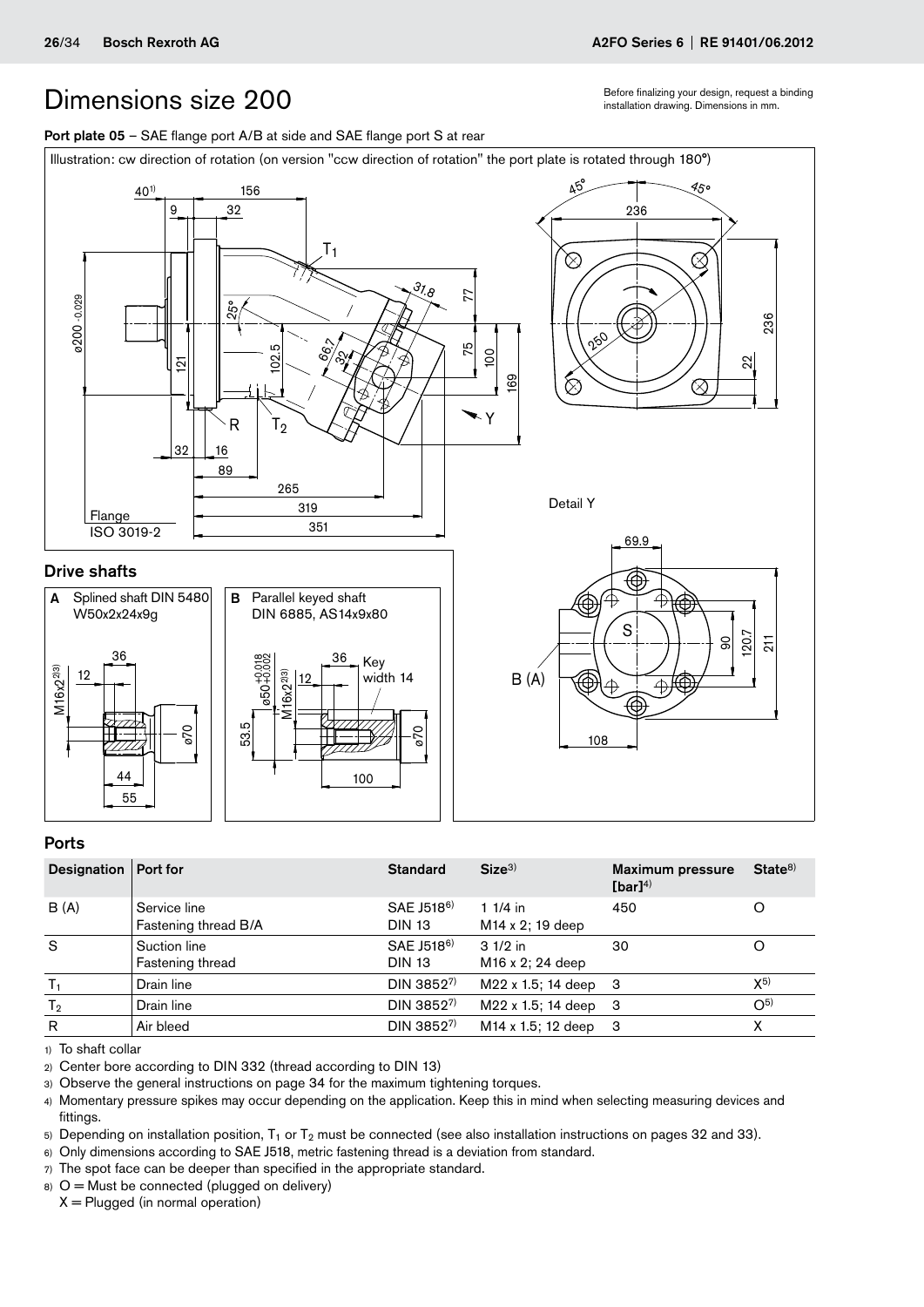Before finalizing your design, request a binding installation drawing. Dimensions in mm.

## <span id="page-26-0"></span>Dimensions size 250

Port plate 05 - SAE flange port A/B at side and SAE flange port S at rear



### Ports

M16x2<sup>2)3</sup>

ø224 -0.029

58 49

| Designation   Port for |                                      | <b>Standard</b>                         | Size <sup>3</sup>                            | <b>Maximum pressure</b><br>$[bar]^{4)}$ | State <sup>8</sup> |
|------------------------|--------------------------------------|-----------------------------------------|----------------------------------------------|-----------------------------------------|--------------------|
| B(A)                   | Service line<br>Fastening thread B/A | SAE J518 <sup>6)</sup><br><b>DIN 13</b> | 1 $1/4$ in<br>$M14 \times 2$ ; 19 deep       | 400                                     |                    |
| S                      | Suction line<br>Fastening thread     | SAE J518 <sup>6)</sup><br><b>DIN 13</b> | $21/2$ in<br>M <sub>12</sub> x 1.75; 17 deep | 30                                      |                    |
| т,                     | Drain line                           | DIN 38527)                              | M22 x 1.5; 14 deep 3                         |                                         | $O^{5}$            |
| T <sub>2</sub>         | Drain line                           | DIN 38527)                              | M22 x 1.5; 14 deep 3                         |                                         | $X^{5}$            |
| U                      | Bearing flushing                     | DIN 3852 <sup>7)</sup>                  | M <sub>14</sub> x 1.5; 12 deep 3             |                                         |                    |

1) To shaft collar

2) Center bore according to DIN 332 (thread according to DIN 13)

3) Observe the general instructions on page 34 for the maximum tightening torques.

4) Momentary pressure spikes may occur depending on the application. Keep this in mind when selecting measuring devices and fittings.

5) Depending on installation position,  $T_1$  or  $T_2$  must be connected (see also installation instructions on pages 32 and 33).

6) Only dimensions according to SAE J518, metric fastening thread is a deviation from standard.

82

7) The spot face can be deeper than specified in the appropriate standard.

 $8)$  O = Must be connected (plugged on delivery)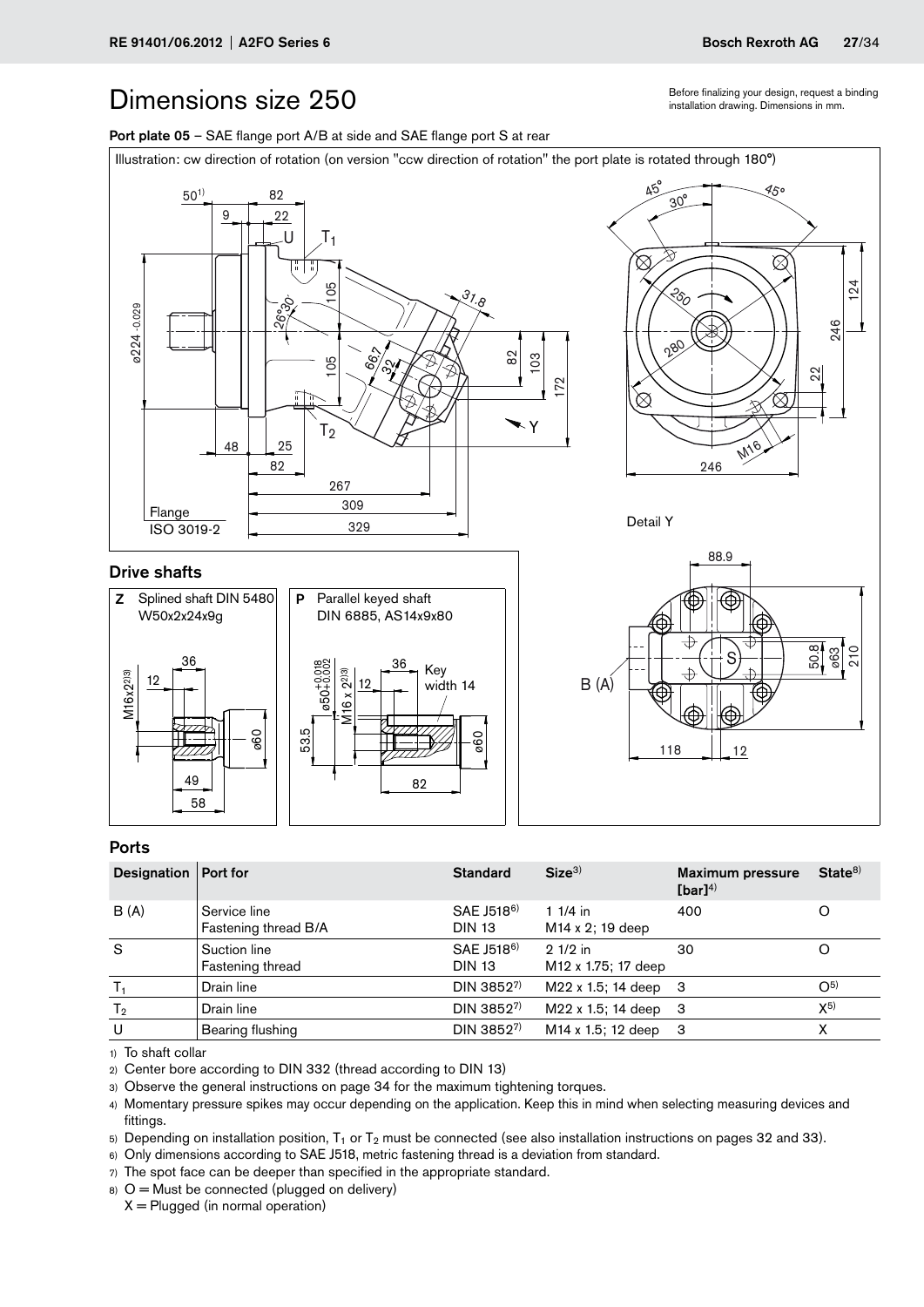Before finalizing your design, request a binding installation drawing. Dimensions in mm.

### <span id="page-27-0"></span>Port plate 11 - SAE flange ports A/B and S at rear









Detail Y



### Ports

| Designation   Port for |                                      | <b>Standard</b>                         | Size <sup>3</sup>                      | <b>Maximum pressure</b><br>[bar] $4)$ | State <sup>8</sup> |
|------------------------|--------------------------------------|-----------------------------------------|----------------------------------------|---------------------------------------|--------------------|
| B(A)                   | Service line<br>Fastening thread B/A | SAE J518 <sup>6)</sup><br><b>DIN 13</b> | 1 $1/2$ in<br>$M16 \times 2$ ; 21 deep | 400                                   |                    |
| S                      | Suction line<br>Fastening thread     | SAE J518 <sup>6)</sup><br><b>DIN 13</b> | $21/2$ in<br>M12 x 1.75; 17 deep       | 30                                    | O                  |
| $T_{1}$                | Drain line                           | DIN 38527)                              | M33 x 2; 18 deep                       | 3                                     | O <sub>2</sub>     |
| T <sub>2</sub>         | Drain line                           | DIN 38527)                              | M33 x 2; 18 deep                       | 3                                     | $X^{5}$            |
| U                      | Bearing flushing                     | DIN 38527)                              | M <sub>14</sub> x 1.5; 12 deep         | 3                                     | X                  |
| $M_A$ , $M_B$          | Measuring operating pressure         | DIN 3852 <sup>7)</sup>                  | M <sub>14</sub> x 1.5; 12 deep         | 400                                   | χ                  |
| $M_{\rm S}$            | Measuring suction pressure           | DIN 38527)                              | M14 x 1.5; 12 deep                     | 30                                    | x                  |

1) To shaft collar

2) Center bore according to DIN 332 (thread according to DIN 13)

3) Observe the general instructions on page 34 for the maximum tightening torques.

4) Momentary pressure spikes may occur depending on the application. Keep this in mind when selecting measuring devices and fittings.

5) Depending on installation position,  $T_1$  or  $T_2$  must be connected (see also installation instructions on pages 32 and 33).

6) Only dimensions according to SAE J518, metric fastening thread is a deviation from standard.

7) The spot face can be deeper than specified in the appropriate standard.

 $8)$  O = Must be connected (plugged on delivery)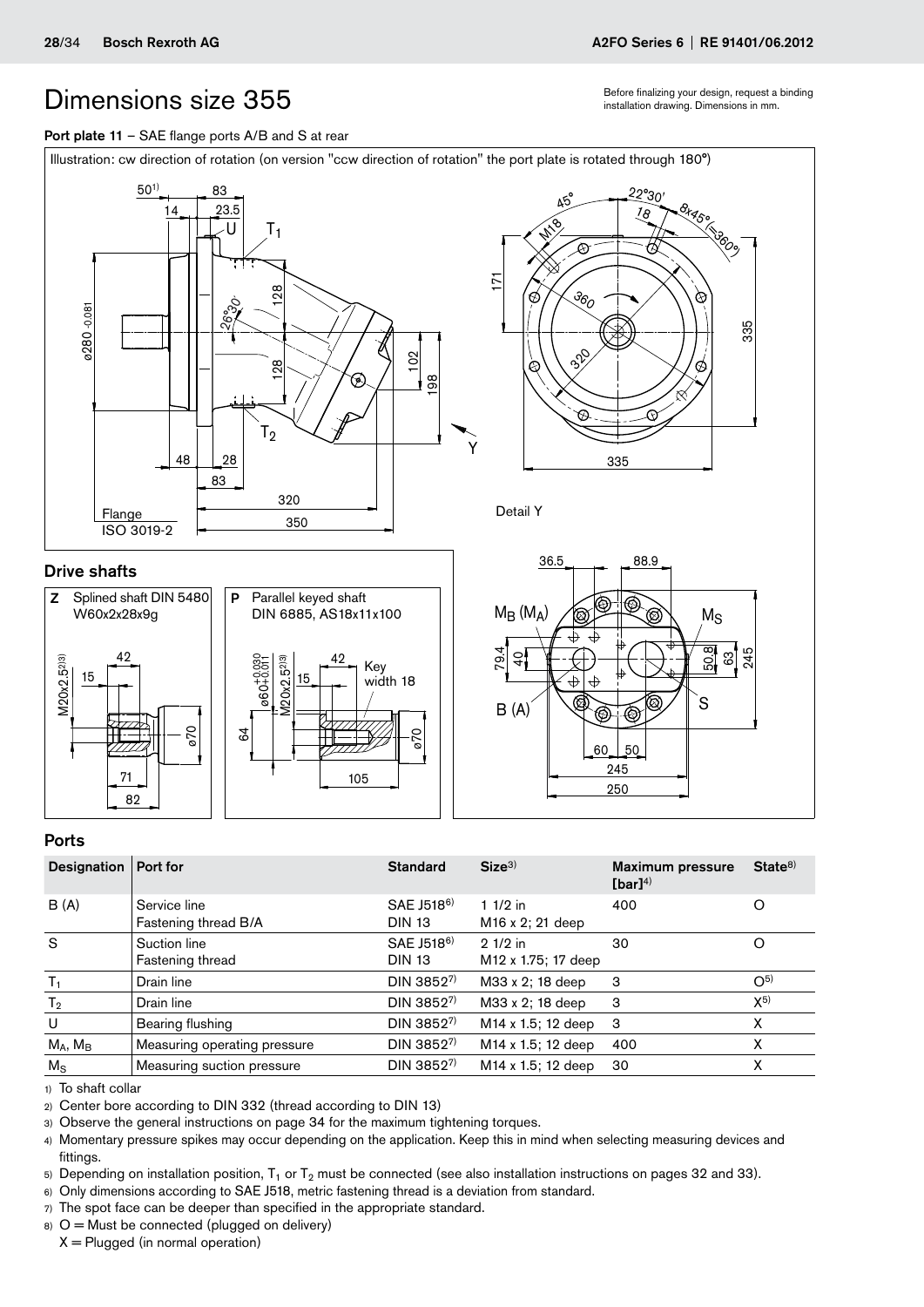Before finalizing your design, request a binding installation drawing. Dimensions in mm.

<span id="page-28-0"></span>





### Ports

| Designation   Port for |                                      | <b>Standard</b>                         | Size <sup>3</sup>                               | <b>Maximum pressure</b><br>$[bar]^{4)}$ | State <sup>8</sup> |
|------------------------|--------------------------------------|-----------------------------------------|-------------------------------------------------|-----------------------------------------|--------------------|
| B(A)                   | Service line<br>fastening thread B/A | SAE J518 <sup>6)</sup><br><b>DIN 13</b> | 1 $1/2$ in<br>M <sub>16</sub> x 2; 21 deep      | 400                                     | O                  |
| S                      | Suction line<br>fastening thread     | SAE J518 <sup>6)</sup><br><b>DIN 13</b> | 3 <sub>in</sub><br>M <sub>16</sub> x 2; 24 deep | 30                                      | O                  |
| $T_{1}$                | Drain line                           | DIN 38527)                              | M33 x 2; 18 deep                                | 3                                       | $O^{5}$            |
| T <sub>2</sub>         | Drain line                           | DIN 38527)                              | M33 x 2; 18 deep                                | 3                                       | $X^{5}$            |
| U                      | Bearing flushing                     | DIN 38527)                              | M <sub>18</sub> x 1.5; 12 deep                  | -3                                      | x                  |
| $M_A$ , $M_B$          | Operating pressure measurement       | DIN 38527)                              | M <sub>14</sub> x 1.5; 12 deep                  | 400                                     | х                  |
| $M_{\rm S}$            | Suction pressure measurement         | DIN 38527)                              | M <sub>14</sub> x 1.5; 12 deep                  | 30                                      | x                  |

1) To shaft collar

2) Center bore according to DIN 332 (thread according to DIN 13)

3) Observe the general instructions on page 34 for the maximum tightening torques.

4) Momentary pressure spikes may occur depending on the application. Keep this in mind when selecting measuring devices and fittings.

5) Depending on installation position,  $T_1$  or  $T_2$  must be connected (see also installation instructions on pages 32 and 33).

6) Only dimensions according to SAE J518, metric fastening thread is a deviation from standard.

7) The spot face can be deeper than specified in the appropriate standard.

 $8)$  O = Must be connected (plugged on delivery)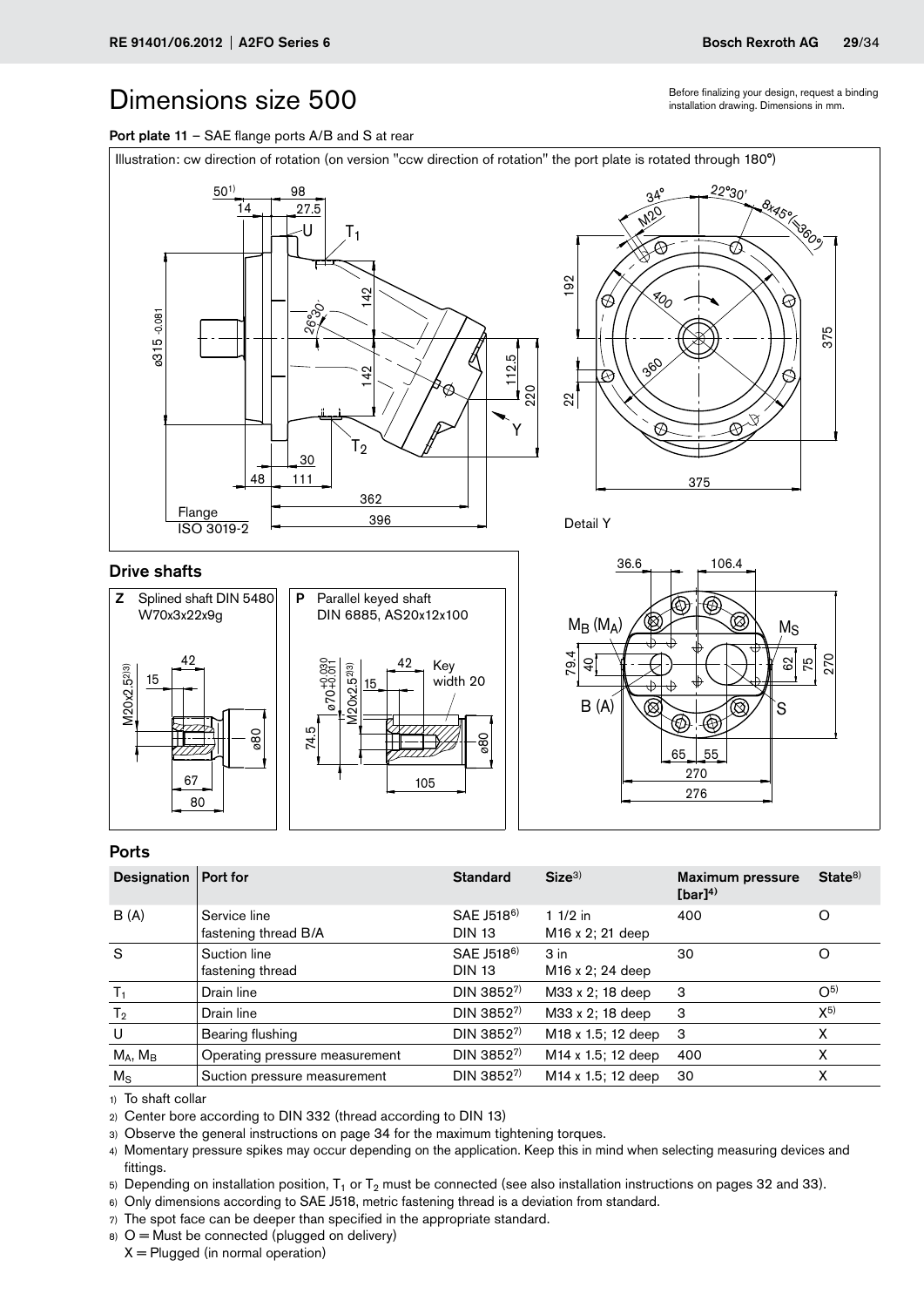Before finalizing your design, request a binding installation drawing. Dimensions in mm.

### <span id="page-29-0"></span>Port plate 11 - SAE flange ports A/B and S at rear



### Drive shafts







### Ports

| Designation    | Port for                             | <b>Standard</b>                         | Size <sup>3</sup>                      | <b>Maximum pressure</b><br>$[bar]^{4)}$ | State <sup>8</sup> |
|----------------|--------------------------------------|-----------------------------------------|----------------------------------------|-----------------------------------------|--------------------|
| B(A)           | Service line<br>Fastening thread B/A | SAE J518 <sup>6)</sup><br><b>DIN 13</b> | $2$ in<br>M20 x 2.5; 30 deep           | 400                                     |                    |
| S              | Suction line<br>Fastening thread     | SAE J518 <sup>6)</sup><br><b>DIN 13</b> | $4$ in<br>M <sub>16</sub> x 2; 24 deep | 30                                      |                    |
| $T_1$          | Drain line                           | DIN 38527)                              | M42 x 2; 20 deep                       | -3                                      | $O^{5}$            |
| T <sub>2</sub> | Drain line                           | DIN 38527)                              | M42 x 2; 20 deep                       | 3                                       | X <sub>2</sub>     |
| U              | Bearing flushing                     | DIN 38527)                              | M18 x 1.5; 12 deep                     | 3                                       | X                  |
| $M_A$ , $M_B$  | Measuring operating pressure         | $DIN 3852^{7}$                          | M <sub>14</sub> x 1.5; 12 deep         | 400                                     | х                  |
| $M_{\rm S}$    | Measuring suction pressure           | DIN 38527)                              | M <sub>14</sub> x 1.5; 12 deep         | 30                                      | х                  |

1) To shaft collar

2) Center bore according to DIN 332 (thread according to DIN 13)

3) Observe the general instructions on page 34 for the maximum tightening torques.

4) Momentary pressure spikes may occur depending on the application. Keep this in mind when selecting measuring devices and fittings.

5) Depending on installation position,  $T_1$  or  $T_2$  must be connected (see also installation instructions on pages 32 and 33).

6) Only dimensions according to SAE J518, metric fastening thread is a deviation from standard.

7) The spot face can be deeper than specified in the appropriate standard.

 $8)$  O = Must be connected (plugged on delivery)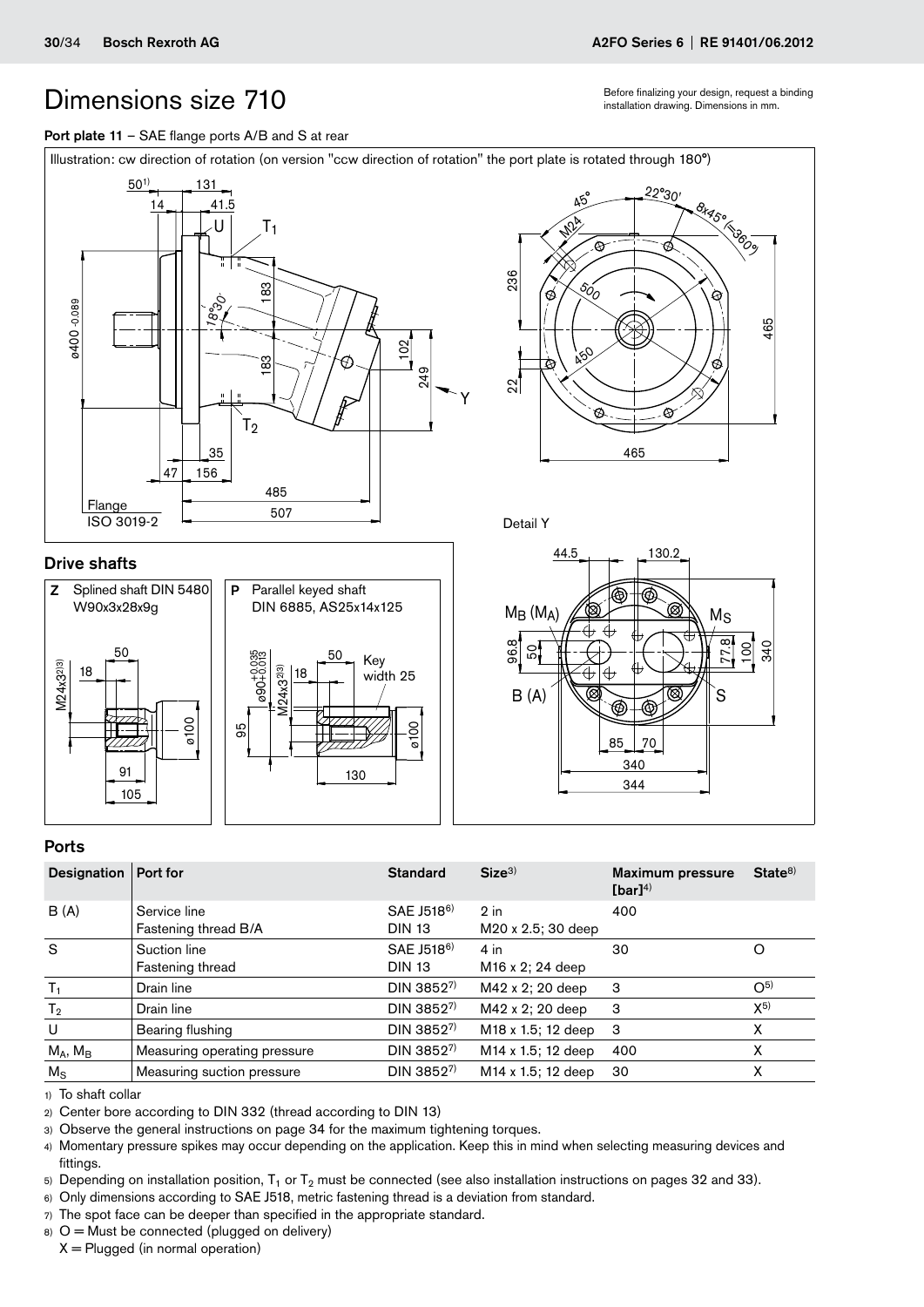Before finalizing your design, request a binding installation drawing. Dimensions in mm.

85 70

340

344

<span id="page-30-0"></span>Port plate 11 - SAE flange ports A/B and S at rear



### Ports

105 91

| <b>Designation</b> | Port for                             | <b>Standard</b>                         | Size <sup>3</sup>                      | <b>Maximum pressure</b><br>$[bar]^{4)}$ | State <sup>8</sup> |
|--------------------|--------------------------------------|-----------------------------------------|----------------------------------------|-----------------------------------------|--------------------|
| B(A)               | Service line<br>fastening thread B/A | SAE J518 <sup>6)</sup><br><b>DIN 13</b> | $2$ in<br>M20 x 2.5; 30 deep           | 400                                     |                    |
| S                  | Suction line<br>fastening thread     | SAE J518 <sup>6)</sup><br><b>DIN 13</b> | $4$ in<br>M <sub>16</sub> x 2; 24 deep | 30                                      |                    |
| $T_1$              | Drain line                           | DIN 38527)                              | M42 x 2; 20 deep                       | 3                                       | O <sub>2</sub>     |
| T <sub>2</sub>     | Drain line                           | DIN 38527)                              | M42 x 2; 20 deep                       | 3                                       | $X^{5}$            |
| U                  | Bearing flushing                     | DIN 38527)                              | M18 x 1.5; 12 deep                     | -3                                      | x                  |
| $M_A$ , $M_B$      | Measuring operating pressure         | DIN 38527)                              | M <sub>14</sub> x 1.5; 12 deep         | 400                                     | Χ                  |
| $M_{\rm S}$        | Measuring suction pressure           | DIN 38527)                              | M <sub>14</sub> x 1.5; 12 deep         | 30                                      | х                  |

130

1) To shaft collar

2) Center bore according to DIN 332 (thread according to DIN 13)

3) Observe the general instructions on page 34 for the maximum tightening torques.

4) Momentary pressure spikes may occur depending on the application. Keep this in mind when selecting measuring devices and fittings.

5) Depending on installation position,  $T_1$  or  $T_2$  must be connected (see also installation instructions on pages 32 and 33).

6) Only dimensions according to SAE J518, metric fastening thread is a deviation from standard.

7) The spot face can be deeper than specified in the appropriate standard.

 $8)$  O = Must be connected (plugged on delivery)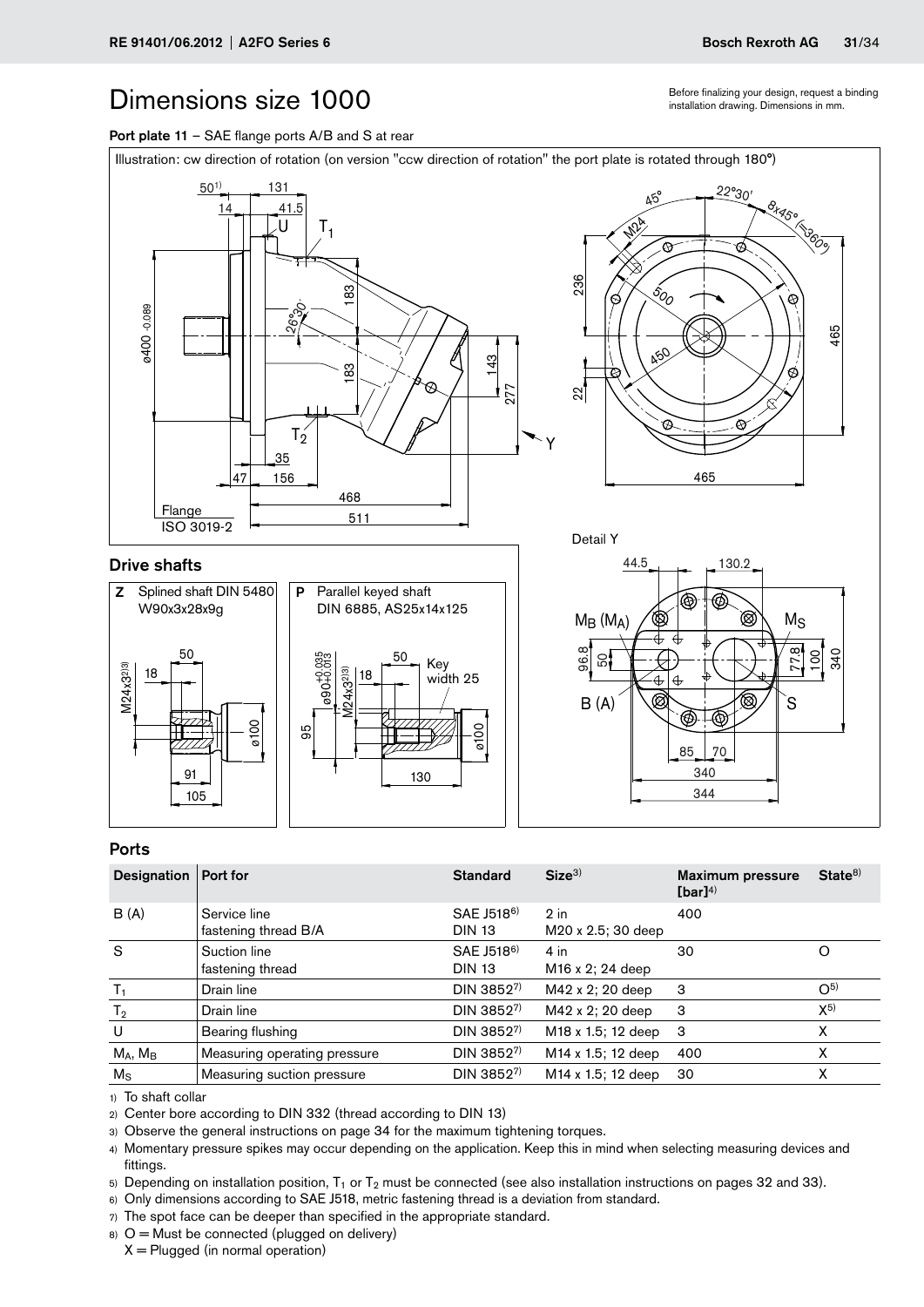### <span id="page-31-0"></span>Installation instructions

### **General**

During commissioning and operation, the axial piston unit must be filled with hydraulic fluid and air bled. This must also be observed following a relatively long standstill as the axial piston unit may drain back to the reservoir via the hydraulic lines.

Particularly in the installation position "drive shaft upwards" filling and air bleeding must be carried out completely as there is, for example, a danger of dry running.

The case drain fluid in the motor housing must be directed to the reservoir via the highest available drain port  $(T_1, T_2)$ .

For combinations of multiple units, make sure that the respective case pressure in each unit is not exceeded. In the event of pressure differences at the drain ports of the units, the shared drain line must be changed so that the minimum permissible case pressure of all connected units is not exceeded in any situation. If this is not possible, separate drain lines must be laid if necessary.

To achieve favorable noise values, decouple all connecting lines using elastic elements and avoid above-reservoir installation.

In all operating conditions, the suction and drain lines must flow into the reservoir below the minimum fluid level. The permissible suction height hs results from the overall loss of pressure; it must not, however, be higher than  $h_{S max} = 800$  mm. The minimum suction pressure at port S must also not fall below 0.8 bar absolute during operation and during cold start.

### Installation position

See the following examples 1 to 8. Further installation positions are possible upon request.

Recommended installation positions: 1 and 2.

### Below-reservoir installation (standard)

Below-reservoir installation means that the axial piston unit is installed outside of the reservoir below the minimum fluid level.

![](_page_31_Figure_15.jpeg)

| <b>Installation position</b> | Air bleed | <b>Filling</b> |
|------------------------------|-----------|----------------|
|                              |           |                |
|                              |           | - ח            |
|                              |           |                |
|                              | R(U)      |                |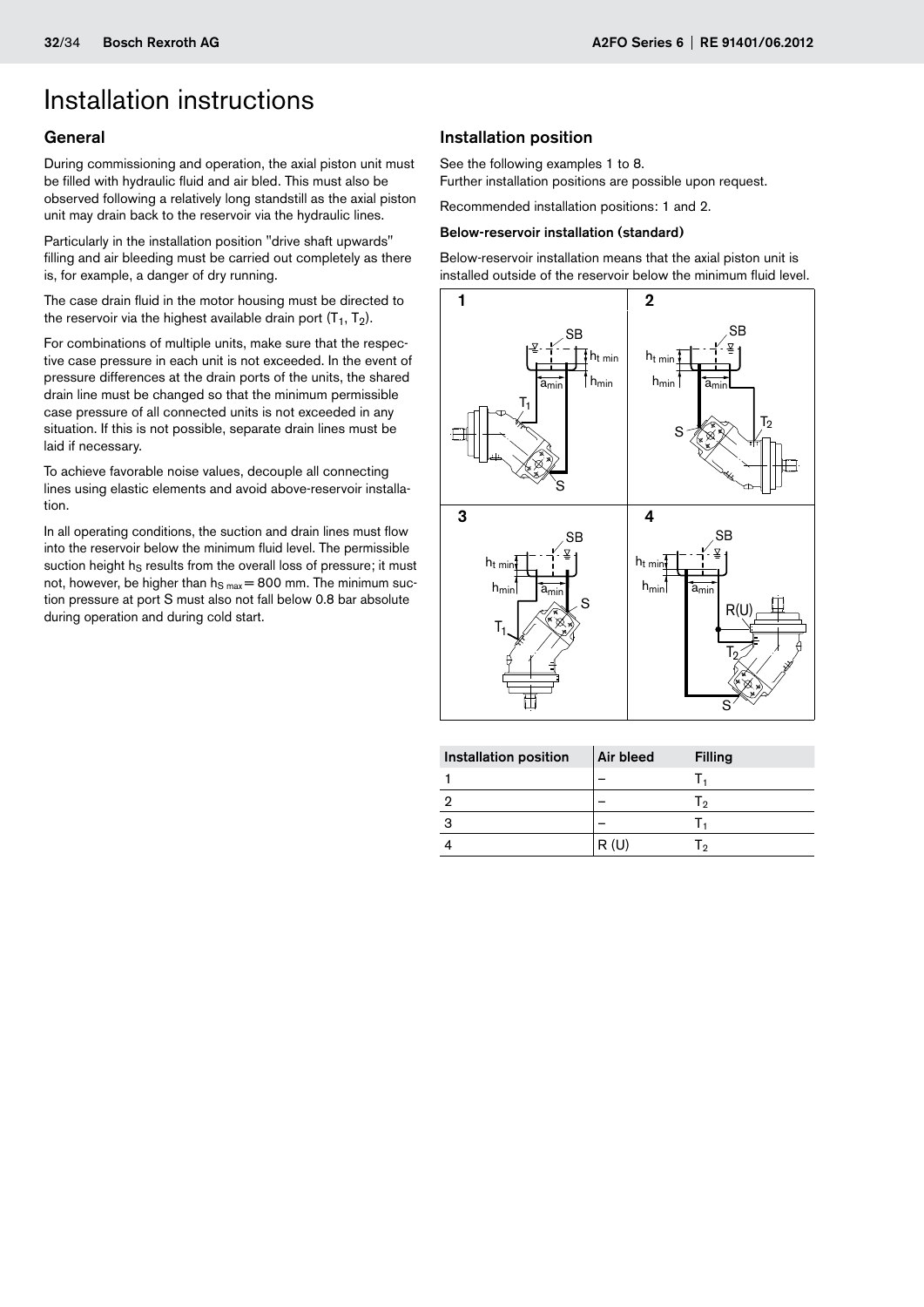## Installation instructions

### Above-reservoir installation

Above-reservoir installation means that the axial piston unit is installed above the minimum fluid level of the reservoir.

Recommendation for installation position 8 (drive shaft upward): A check valve in the drain line (cracking pressure 0.5 bar) can prevent draining of the pump housing.

![](_page_32_Figure_6.jpeg)

| Installation position | Air bleed | <b>Filling</b> |
|-----------------------|-----------|----------------|
| 5                     |           | $T_1(L_1)$     |
| 6                     |           | $T_2(L_1)$     |
| 7                     |           | $T_1(L_1)$     |
|                       | R(U)      | $T_2(L_1)$     |

- L<sub>1</sub> Filling / air bleed
- R Air bleed port
- U Bearing flushing / air bleed port
- S Suction port
- $T_1, T_2$  Drain port
- $h<sub>t min</sub>$  Minimum required immersion depth (200 mm)
- $h_{min}$  Minimum required spacing to reservoir bottom (100 mm)
- SB Baffle (baffle plate)
- $h<sub>S max</sub>$  Maximum permissible suction height (800 mm)
- a<sub>min</sub> When designing the reservoir, ensure adequate space between the suction line and the drain line. This prevents the heated, return flow from being drawn directly back into the suction line.